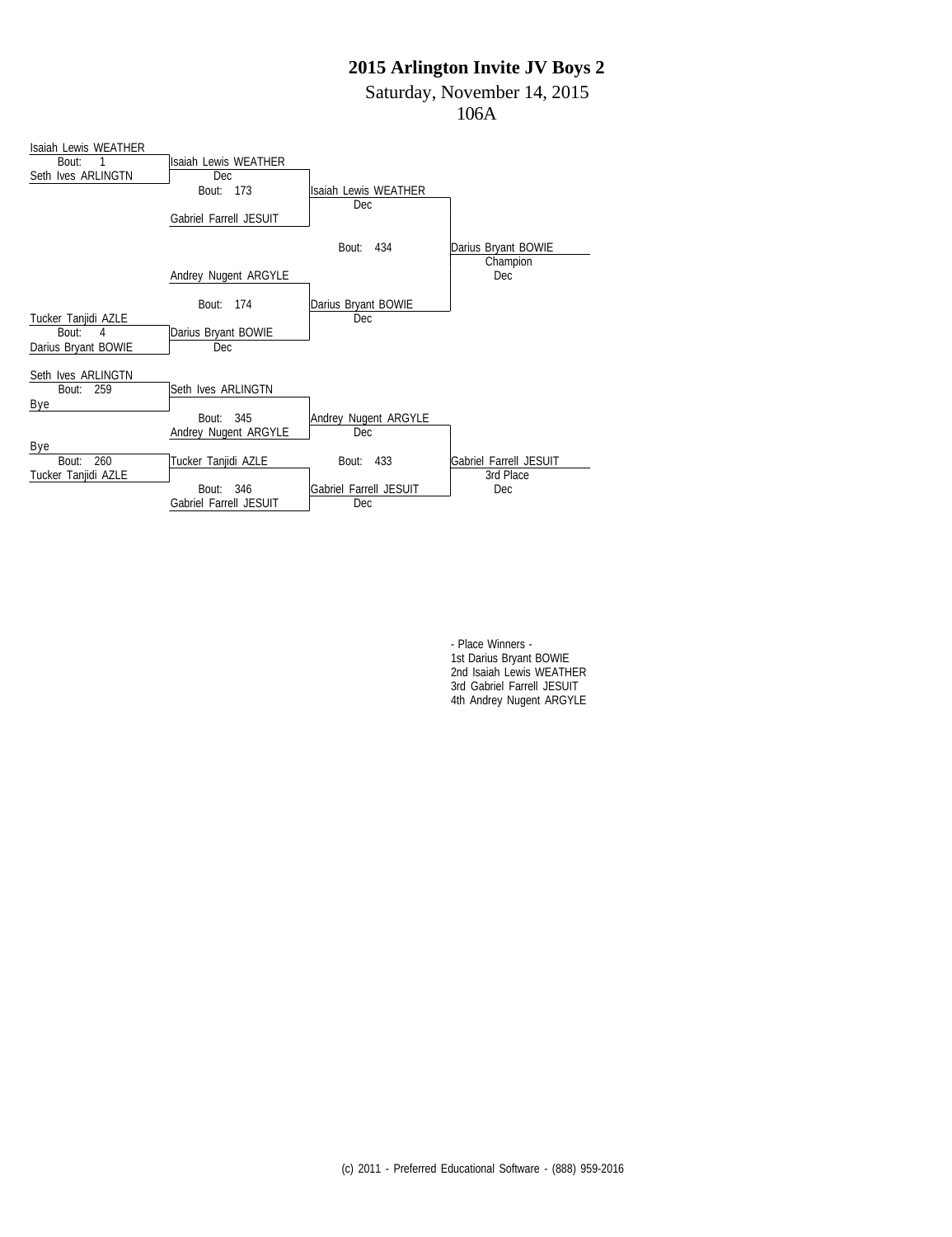Saturday, November 14, 2015

106B



- Place Winners - 1st Will Calliet TIMBER 2nd Kalen Napier SEGUIN 3rd Isaac Wass TRINITY 4th Colton Loud WESTERN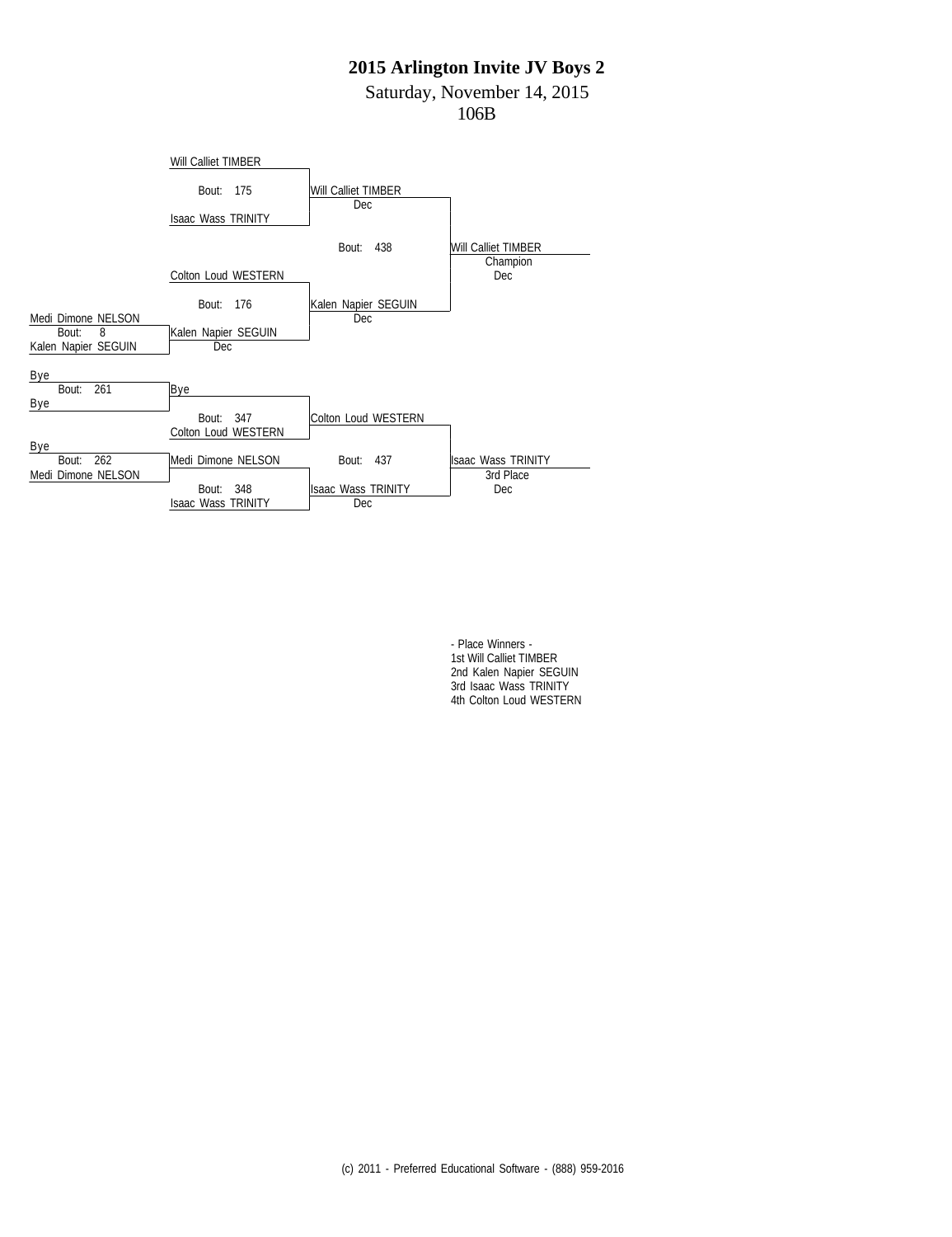Saturday, November 14, 2015

113A



- Place Winners - 1st Liam Bird CENTRAL 2nd Maximus Franklin LEW 3rd Matt Howard MIDLOTHN 4th Aubrey Shepard LAMAR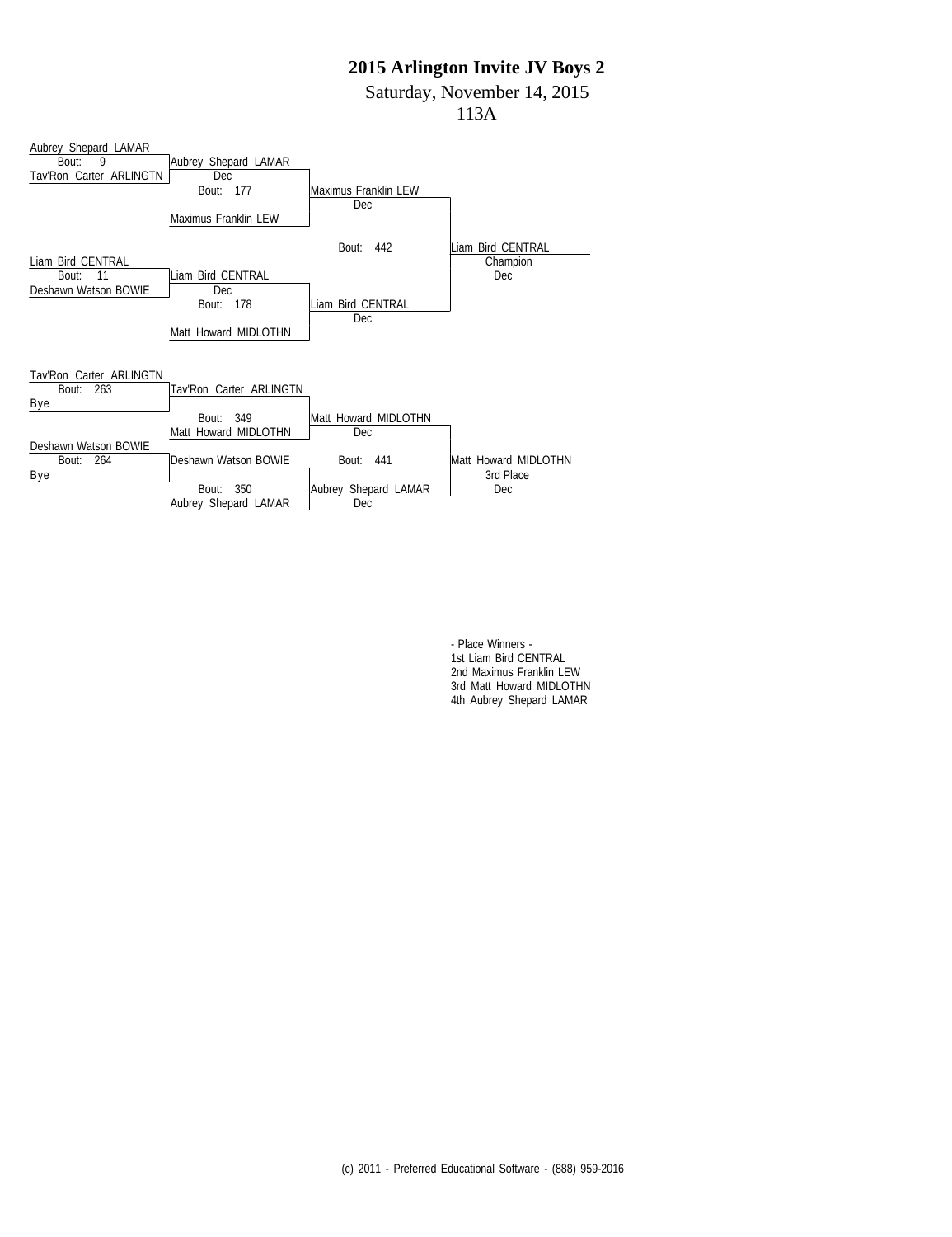Saturday, November 14, 2015

113B



- Place Winners - 1st Andre Delaney TIMBER 2nd Bobby Garza WEATHER 3rd Reggie Hunter CENTRAL 4th Preston Young ARLINGTN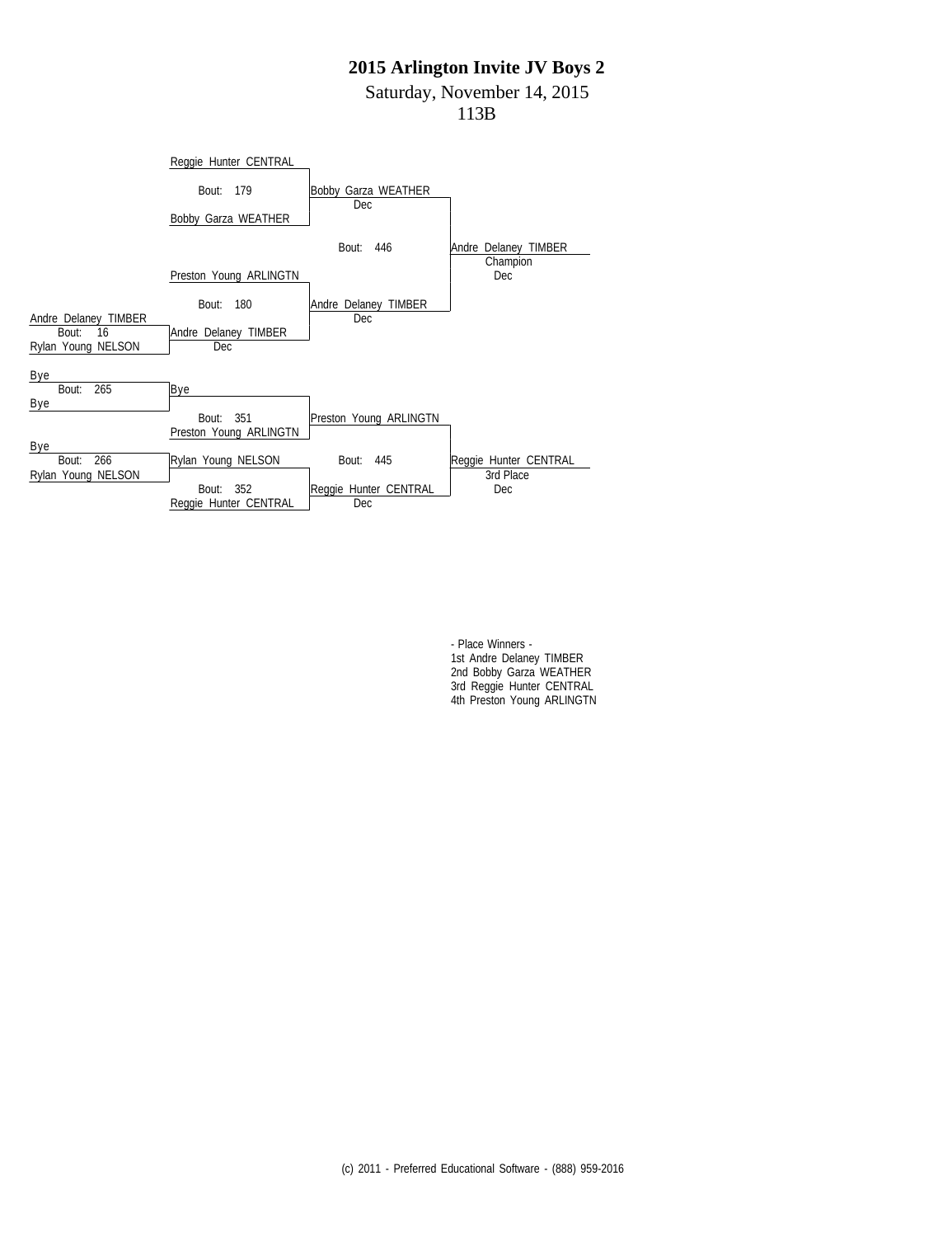Saturday, November 14, 2015

120A

| Alexis Espinosa WEATHER    |                            |                         |                      |
|----------------------------|----------------------------|-------------------------|----------------------|
| 17<br>Bout:                | Alexis Espinosa WEATHER    |                         |                      |
| Diego Heimlich CENTRAL     | <b>Dec</b>                 |                         |                      |
|                            | Bout: 181                  | Alexis Espinosa WEATHER |                      |
| Charles Taylor GP          |                            | Dec.                    |                      |
| 18<br>Bout:                | Jacob Perez CHISHOLM       |                         |                      |
| Jacob Perez CHISHOLM       | <b>Dec</b>                 |                         |                      |
|                            |                            | Bout:<br>450            | Raza Ali BOWIE       |
| Christian Burkhart ARGYLE  |                            |                         | Champion             |
| 19<br>Bout:                | Raza Ali BOWIE             |                         | Dec.                 |
| Raza Ali BOWIE             | <b>Dec</b>                 |                         |                      |
|                            | Bout: 182                  | Raza Ali BOWIE          |                      |
| <b>Reid Hicks ARLINGTN</b> |                            | Dec.                    |                      |
| 20<br>Bout:                | <b>Reid Hicks ARLINGTN</b> |                         |                      |
| Dakota Perkinson WEATHER   | Dec                        |                         |                      |
|                            |                            |                         |                      |
| Diego Heimlich CENTRAL     |                            |                         |                      |
| 267<br>Bout:               | Charles Taylor GP          |                         |                      |
| Charles Taylor GP          | <b>Dec</b>                 |                         |                      |
|                            | 353<br>Bout:               | Reid Hicks ARLINGTN     |                      |
|                            | Reid Hicks ARLINGTN        | Dec                     |                      |
| Christian Burkhart ARGYLE  |                            |                         |                      |
| 268<br>Bout:               | Christian Burkhart ARGYLE  | Bout: 449               | Jacob Perez CHISHOLM |
| Dakota Perkinson WEATHER   | Dec                        |                         | 3rd Place            |
|                            | 354<br>Bout:               | Jacob Perez CHISHOLM    | Dec                  |
|                            | Jacob Perez CHISHOLM       | Dec                     |                      |

- Place Winners - 1st Raza Ali BOWIE 2nd Alexis Espinosa WEATHER 3rd Jacob Perez CHISHOLM 4th Reid Hicks ARLINGTN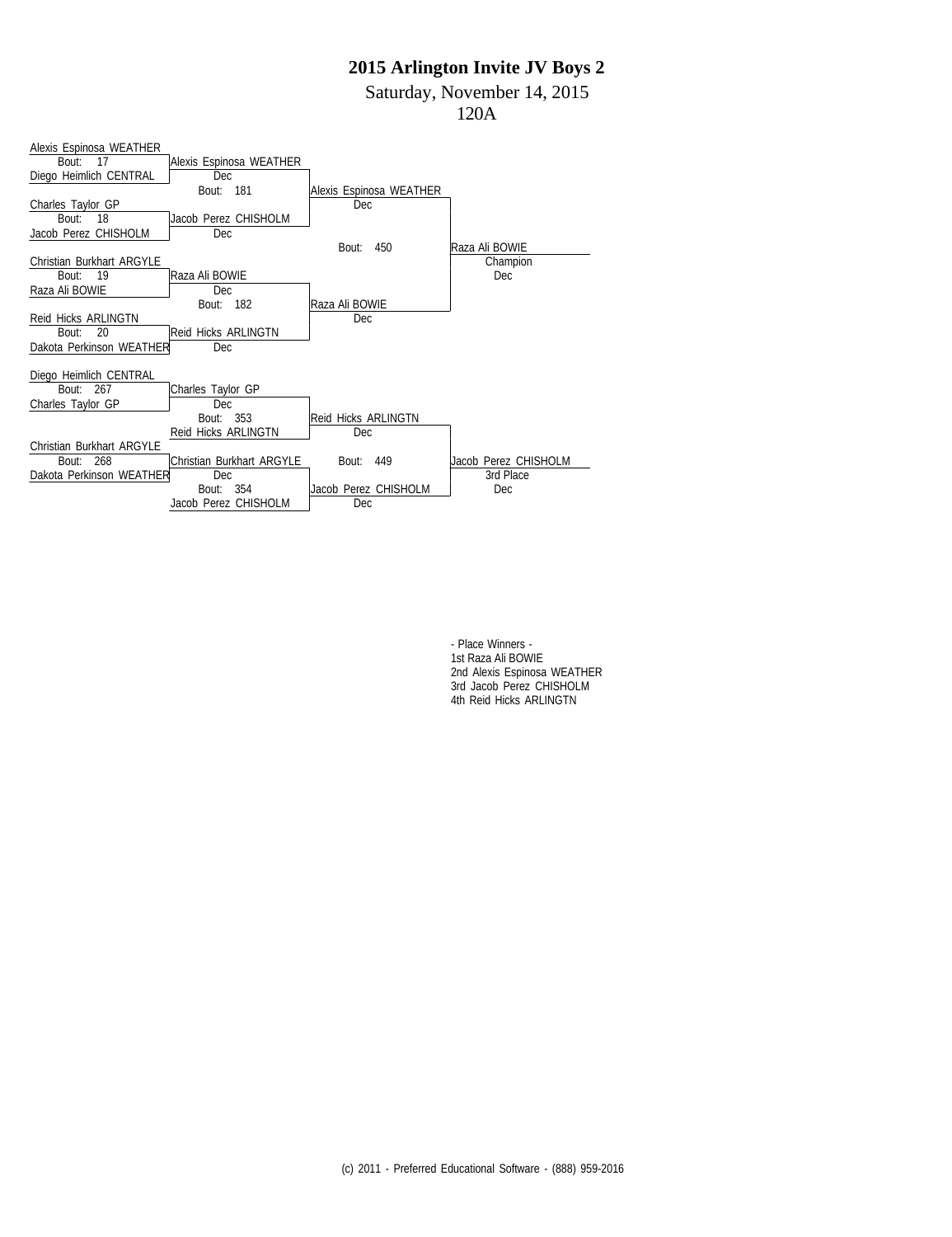Saturday, November 14, 2015

120B



- Place Winners - 1st Albert Martinez PASCHAL 2nd Daniel Plusnick WEATHER 3rd Chase Bodin MCKINNEY 4th Jack Scott LOVEJOY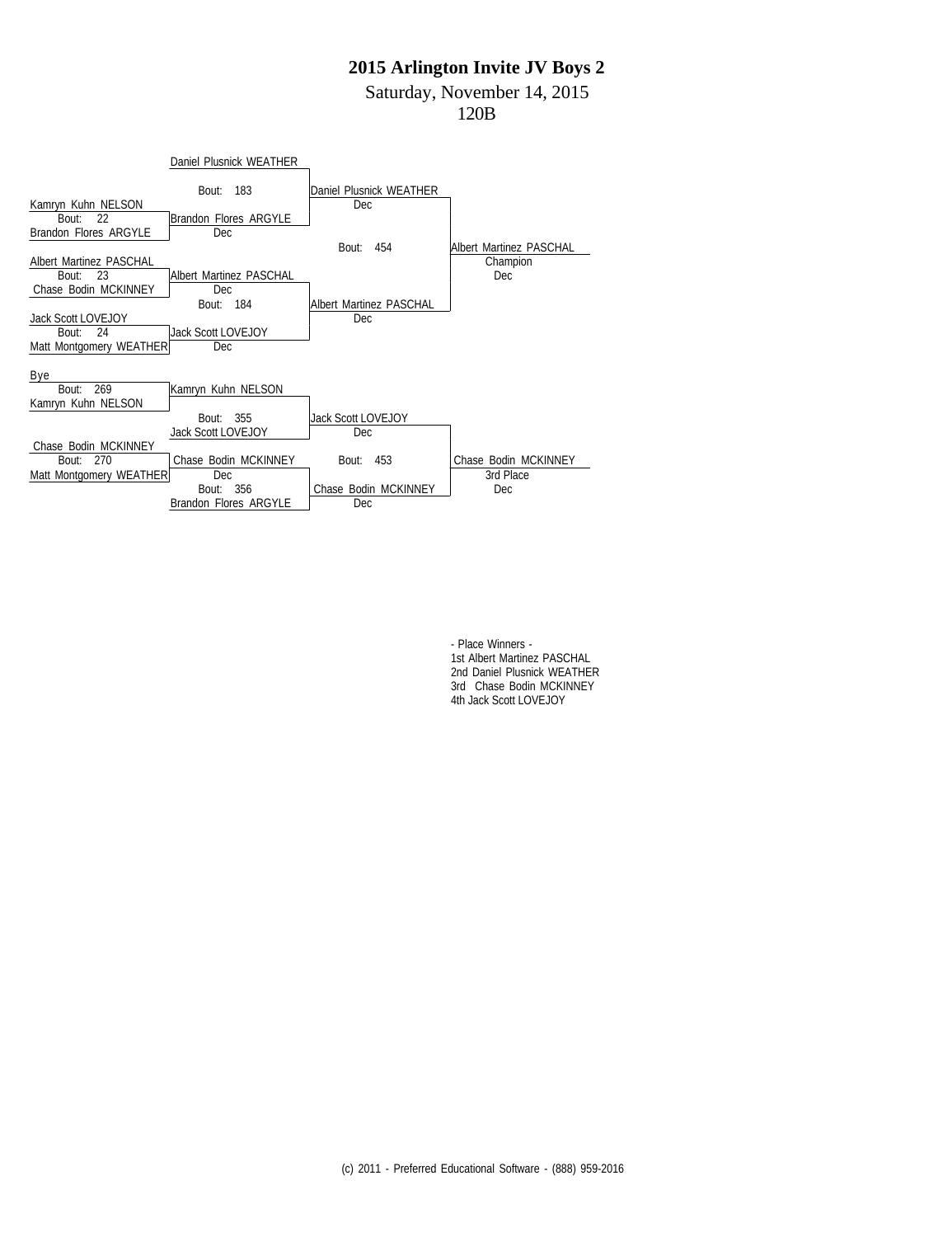Saturday, November 14, 2015

120C

| Michael Harris RICHRDSN<br>Bout:<br>25<br>Canaan Blackford ARGYLE<br>Aaron Reeds WESTERN<br>26<br>Bout:<br>Sean Parsons WEATHER | Michael Harris RICHRDSN<br><b>Dec</b><br>Bout: 185<br>Sean Parsons WEATHER<br>Dec | Sean Parsons WEATHER<br>Dec<br>458<br>Bout: | Sean Parsons WEATHER |
|---------------------------------------------------------------------------------------------------------------------------------|-----------------------------------------------------------------------------------|---------------------------------------------|----------------------|
|                                                                                                                                 | Jesus Escarzaga SHHS                                                              |                                             | Champion<br>Dec.     |
| Gavin Johnson TIMBER<br>28<br>Bout:<br>Sami Taim SEGUIN                                                                         | Bout: 186<br>Gavin Johnson TIMBER<br>Dec                                          | Jesus Escarzaga SHHS<br><b>Dec</b>          |                      |
| Canaan Blackford ARGYLE                                                                                                         |                                                                                   |                                             |                      |
| Bout: 271<br>Aaron Reeds WESTERN                                                                                                | Aaron Reeds WESTERN<br>Dec                                                        |                                             |                      |
|                                                                                                                                 | Bout: 357                                                                         | Gavin Johnson TIMBER                        |                      |
|                                                                                                                                 | Gavin Johnson TIMBER                                                              | Dec                                         |                      |
| Bye<br>272<br>Bout:                                                                                                             | Sami Taim SEGUIN                                                                  | Bout: 457                                   | Gavin Johnson TIMBER |
| Sami Taim SEGUIN                                                                                                                |                                                                                   |                                             | 3rd Place            |
|                                                                                                                                 | 358<br>Bout:<br>Michael Harris RICHRDSN                                           | Michael Harris RICHRDSN<br>Dec              | Dec                  |

- Place Winners - 1st Sean Parsons WEATHER 2nd Jesus Escarzaga SHHS 3rd Gavin Johnson TIMBER 4th Michael Harris RICHRDSN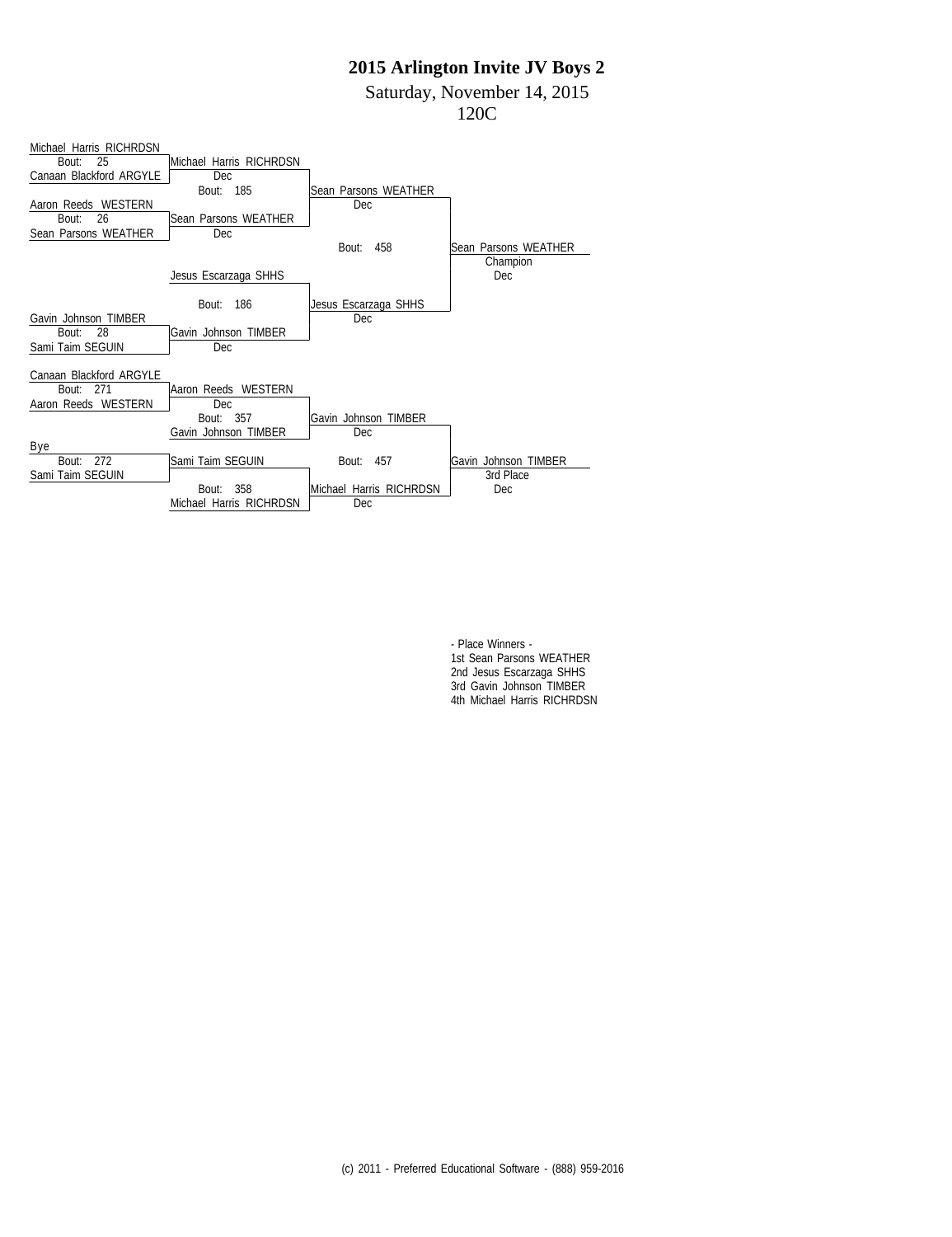Saturday, November 14, 2015

126A



- Place Winners - 1st Edward Kolanek ARLINGTN 2nd London Estay JUDSON 3rd Dylan Hovers LAMAR 4th Kelvin Tran BOWIE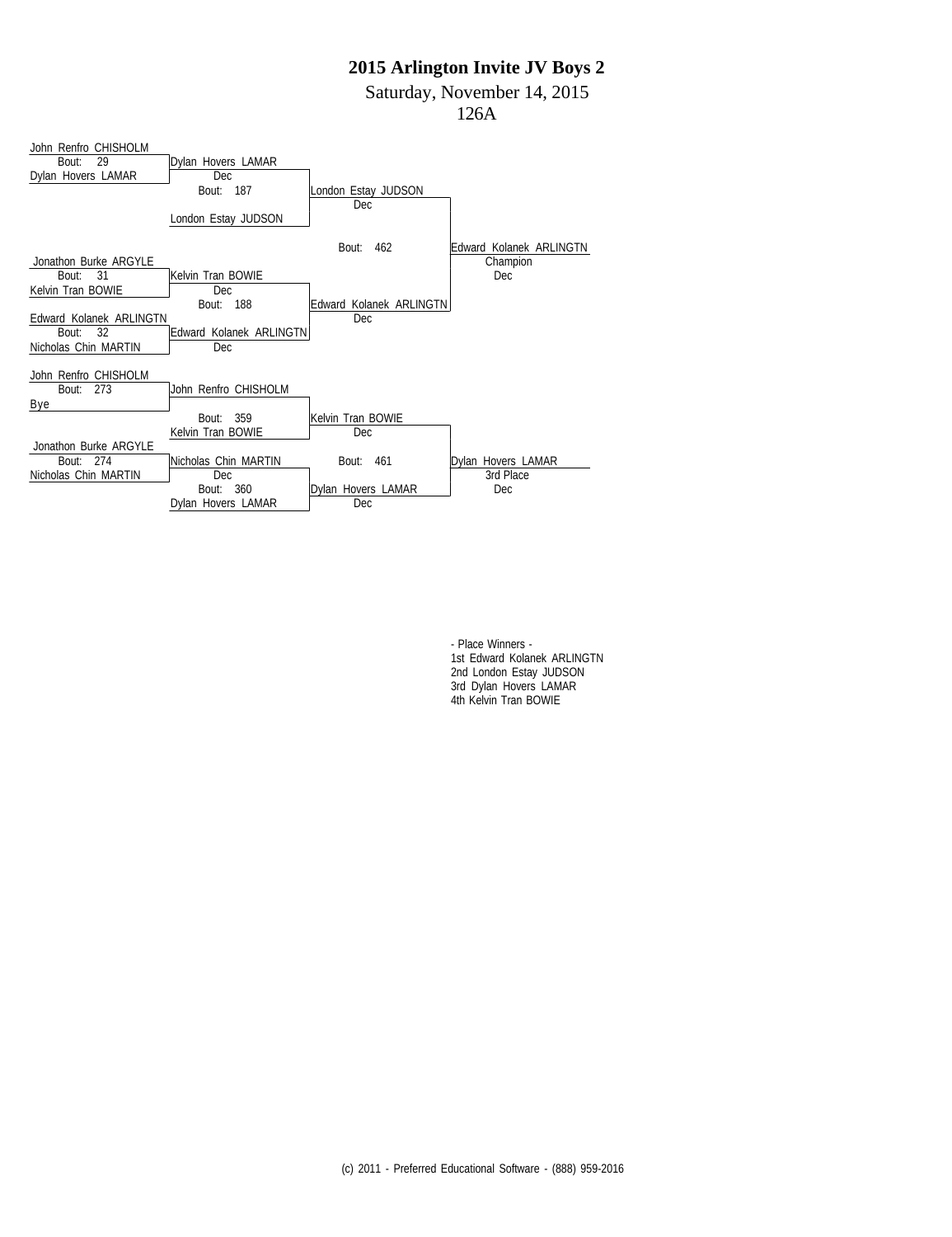Saturday, November 14, 2015

126B



- Place Winners - 1st Landon Peron MARTIN 2nd Jeremiah Boldoan MIDLOTHN 3rd Charlie Vawter RICHRDSN 4th Isaiah Sheets ARGYLE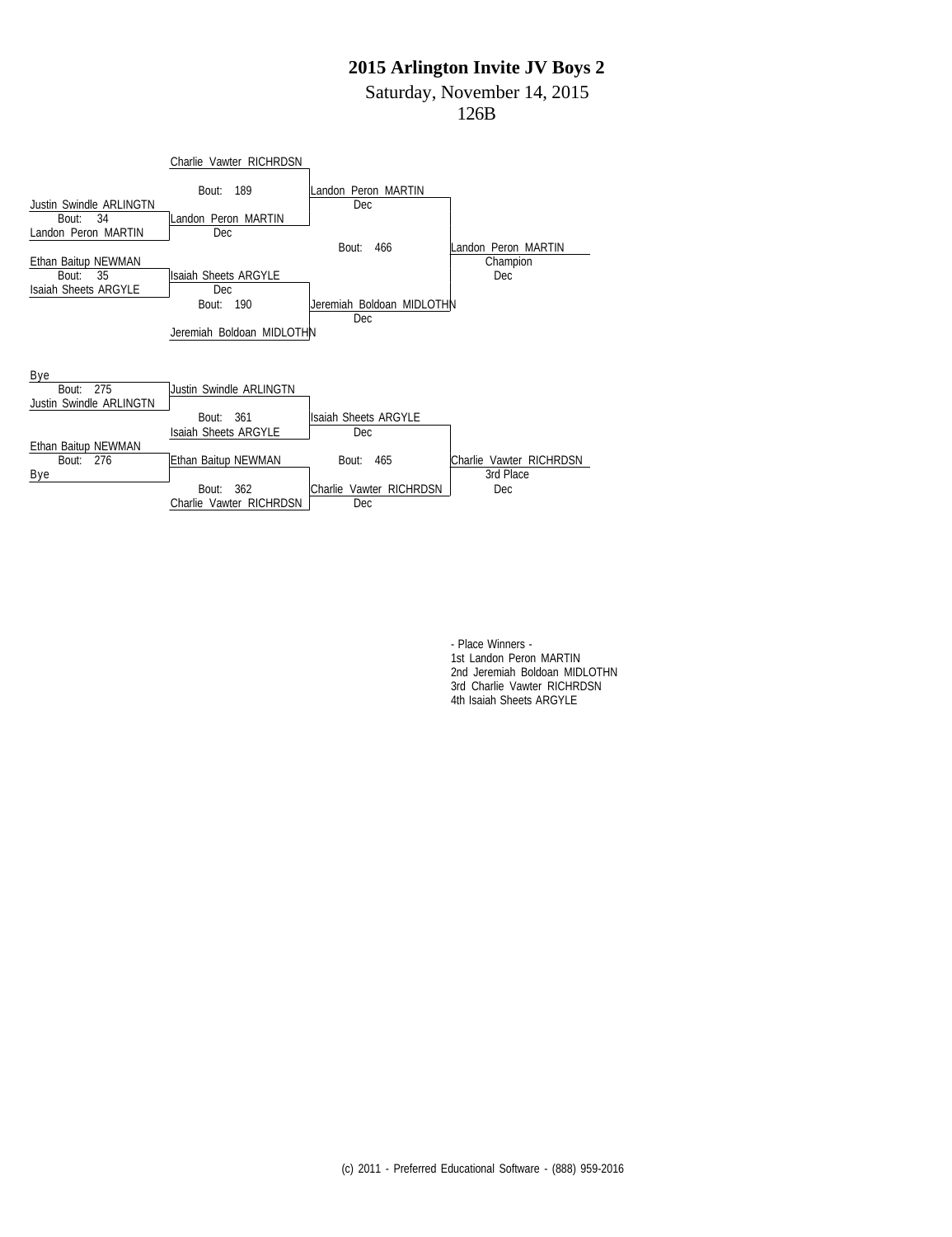Saturday, November 14, 2015

126C



(c) 2011 - Preferred Educational Software - (888) 959-2016

- Place Winners -

1st Jeremiah Harper TRINITY 2nd Ben Johnson WEATHER 3rd Logan Vasquez ARLINGTN 4th Joseph Hemingway TIMBER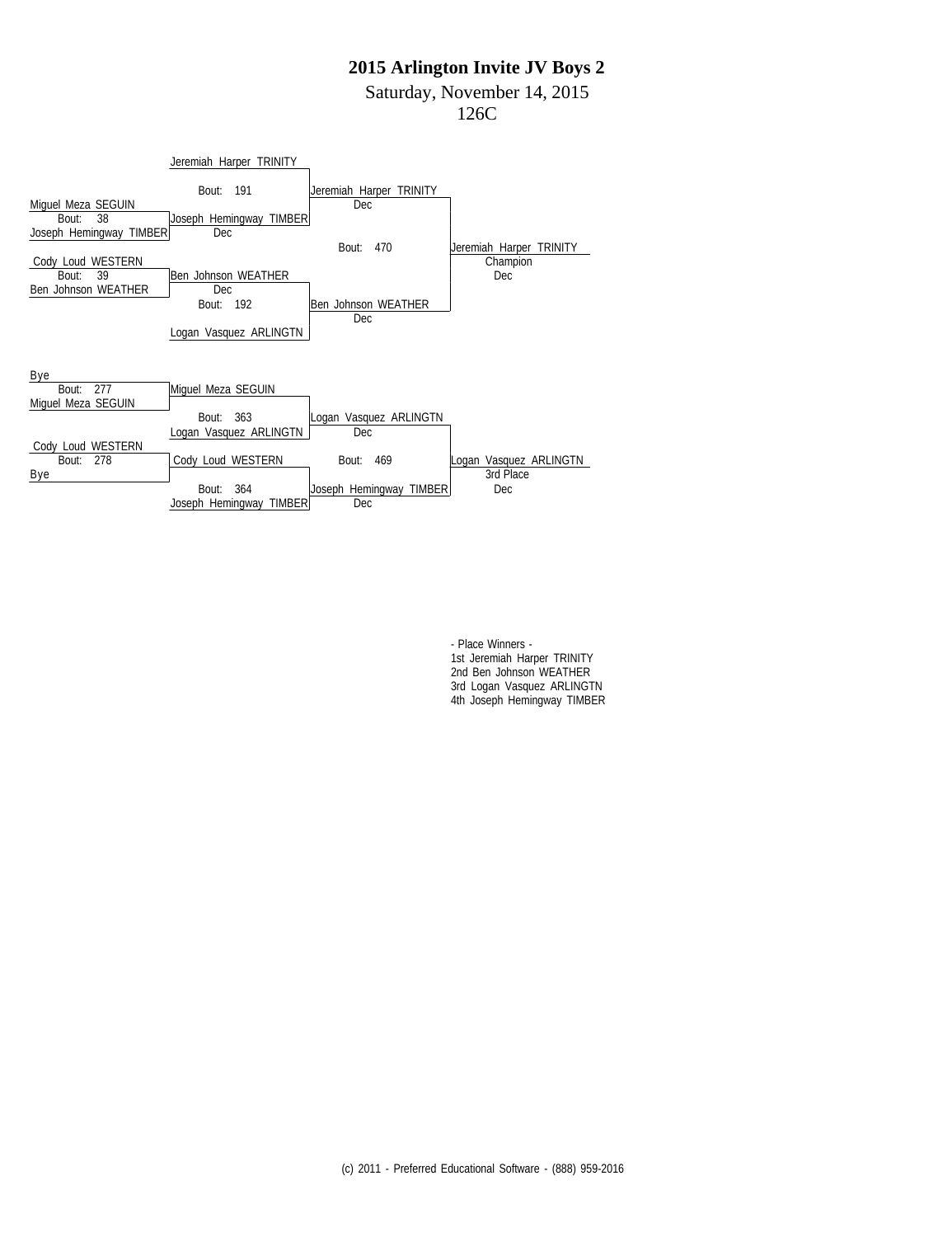Saturday, November 14, 2015

132A



- Place Winners - 1st Brandon Garrett CENTRAL 2nd Camron Rice TRINITY 3rd Josh Radke MARTIN 4th Zachary Laws ARGYLE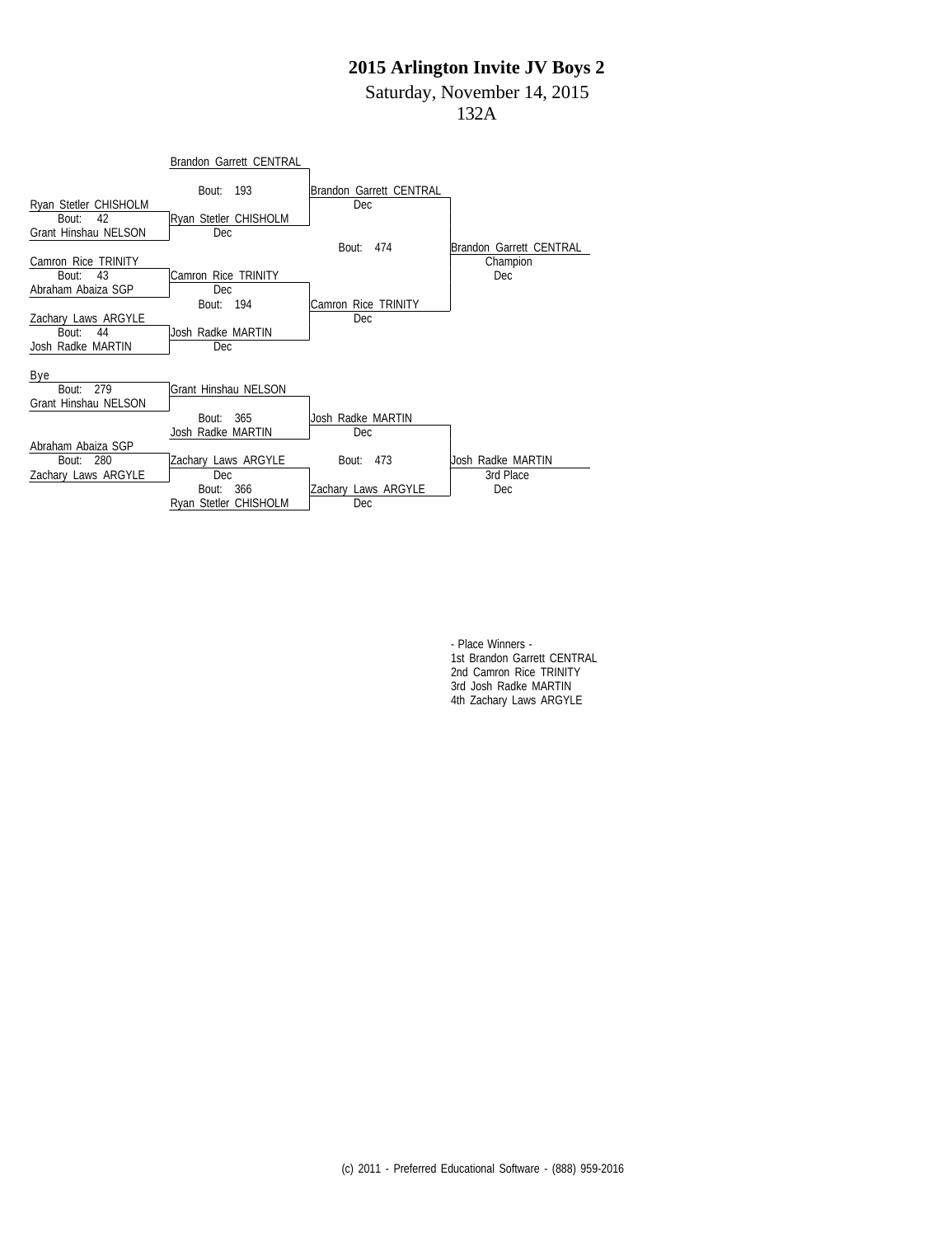Saturday, November 14, 2015

```
132B
```


- Place Winners - 1st Eric Lance MARTIN 2nd Dawson Reynolds ARGYLE 3rd Zach Staton ARLINGTN 4th Wyatt Montgomery CENTRAL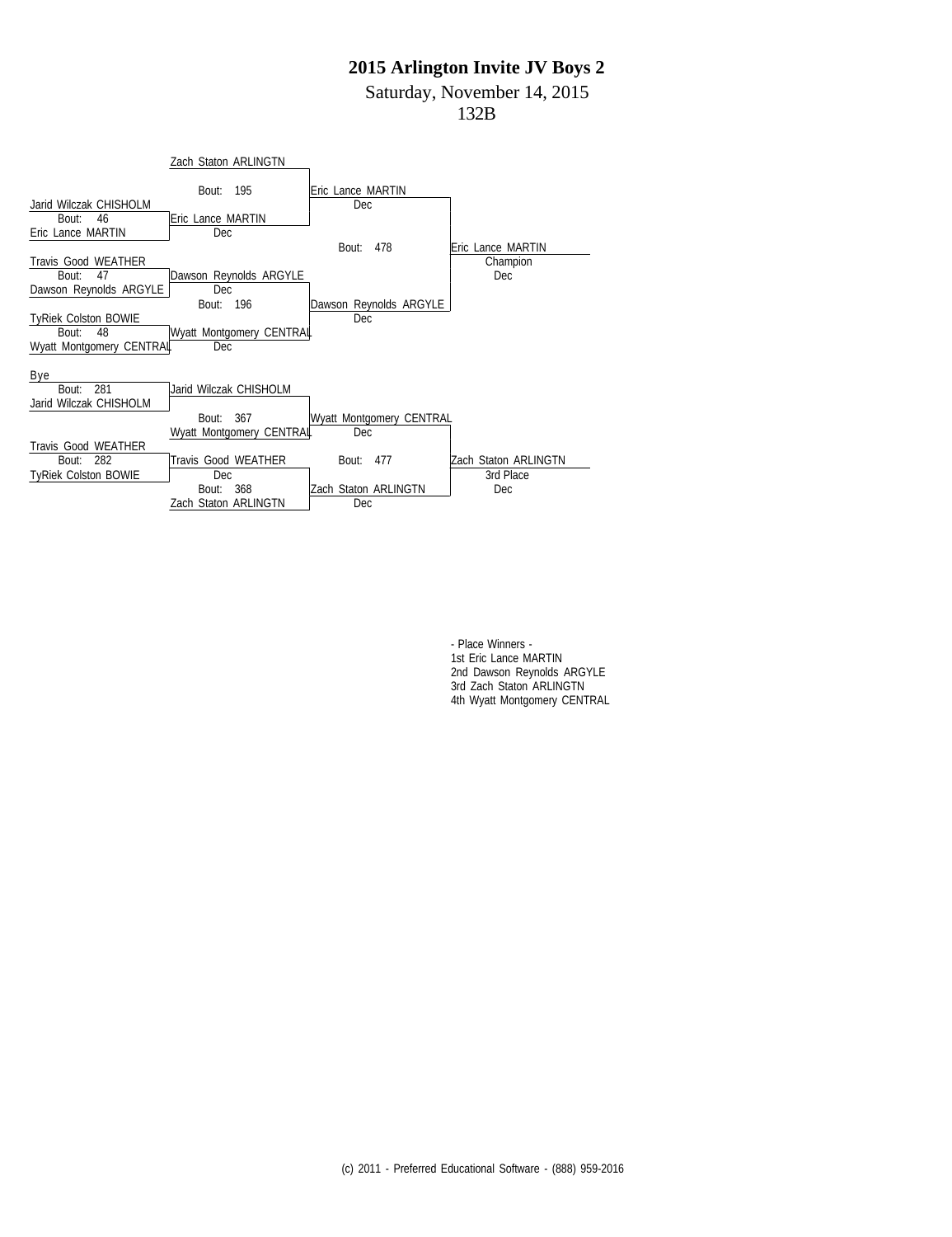Saturday, November 14, 2015

132C



- Place Winners - 1st Yael Lara WEATHER 2nd Parker Marlow ARGYLE 3rd Andrew Maldonado CHISHOLM 4th Will Heath LOVEJOY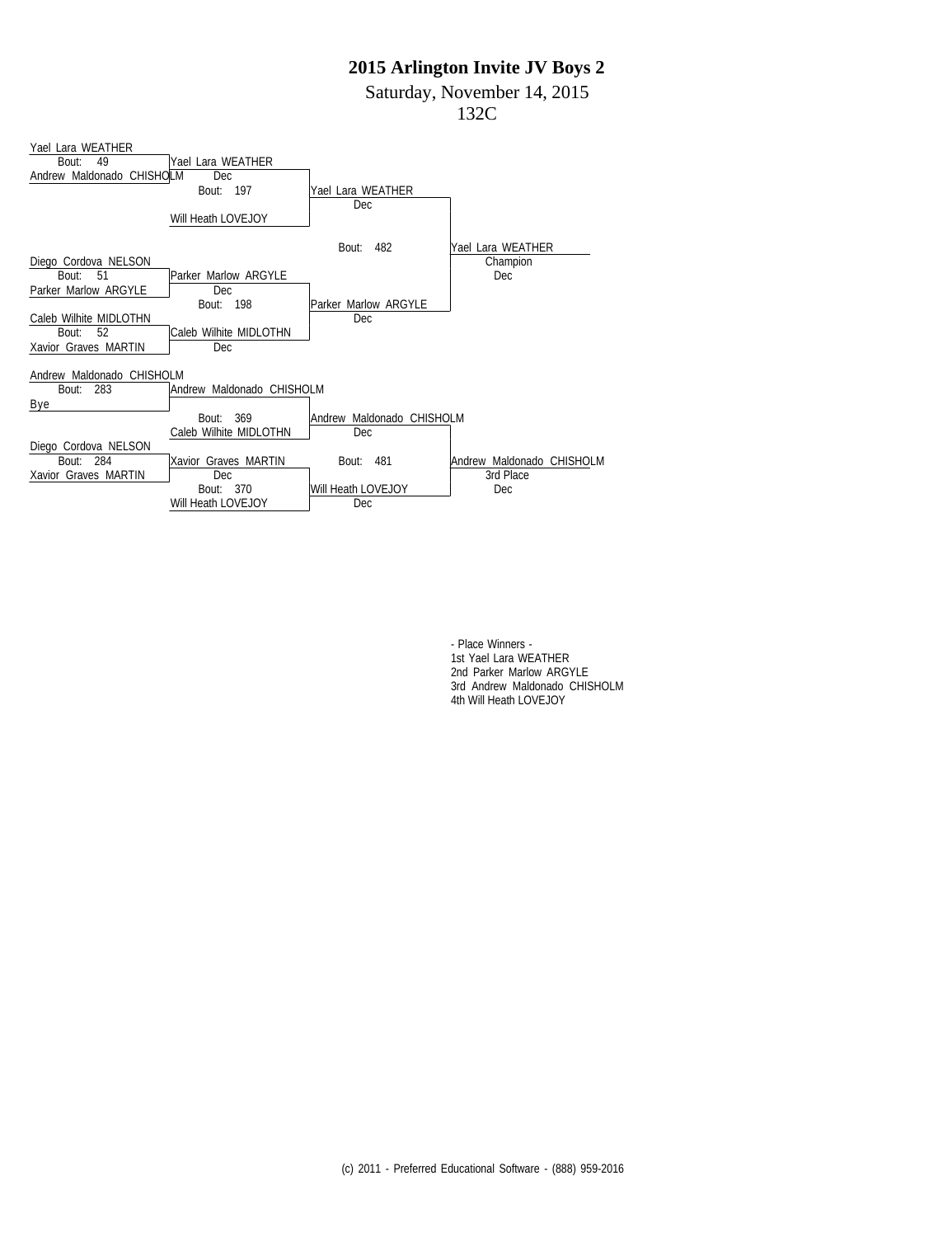Saturday, November 14, 2015

132D



- Place Winners - 1st Angel Ramirez SGP 2nd Jordan Johnson TRINITY 3rd Trason Firkins TIMBER 4th Tyler Sutton WESTERN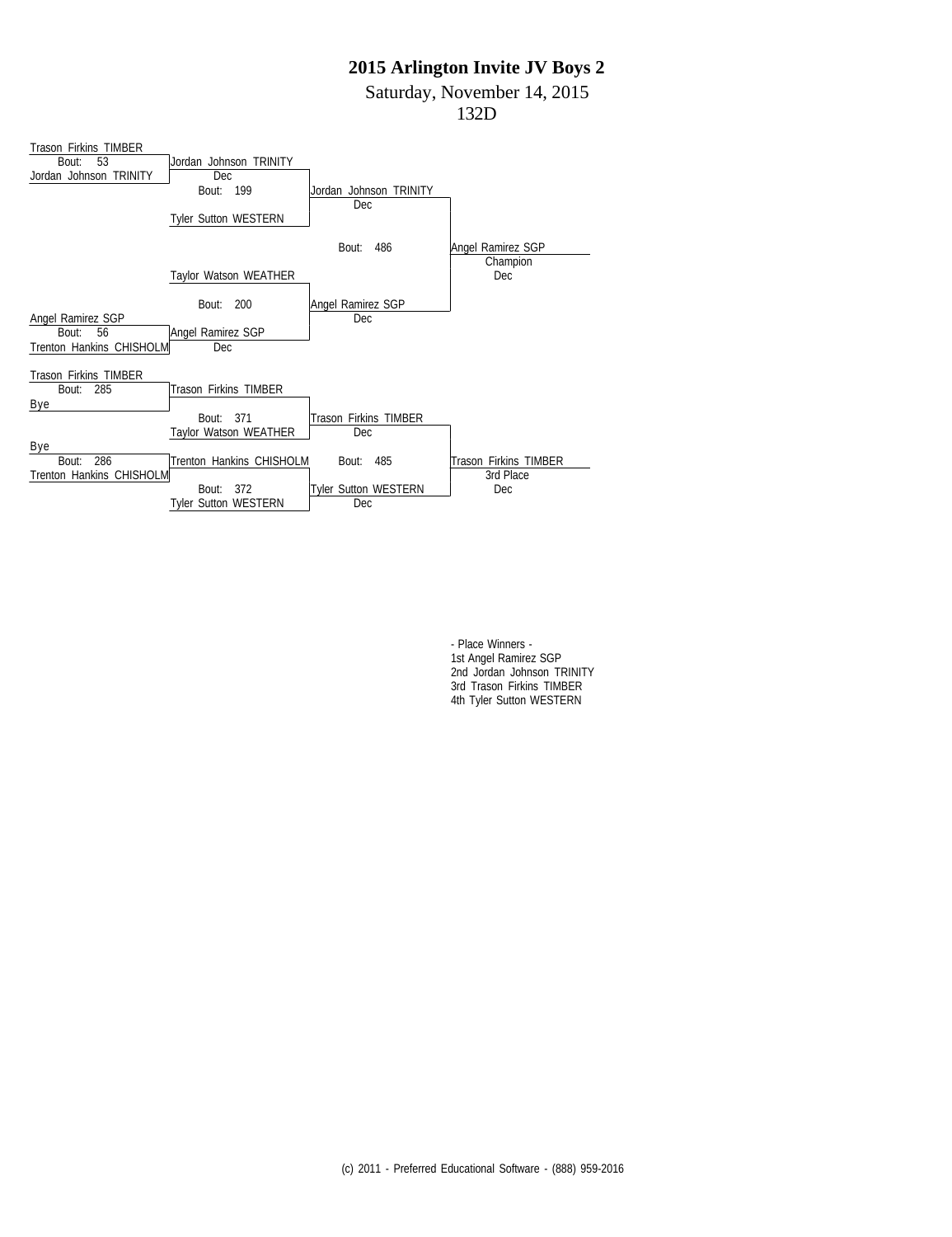Saturday, November 14, 2015

138A



- Place Winners - 1st James Conrique AZLE 2nd Jeremiah Aaron WEATHER 3rd Nathan Chapa ARLINGTN 4th Junior Lopez SGP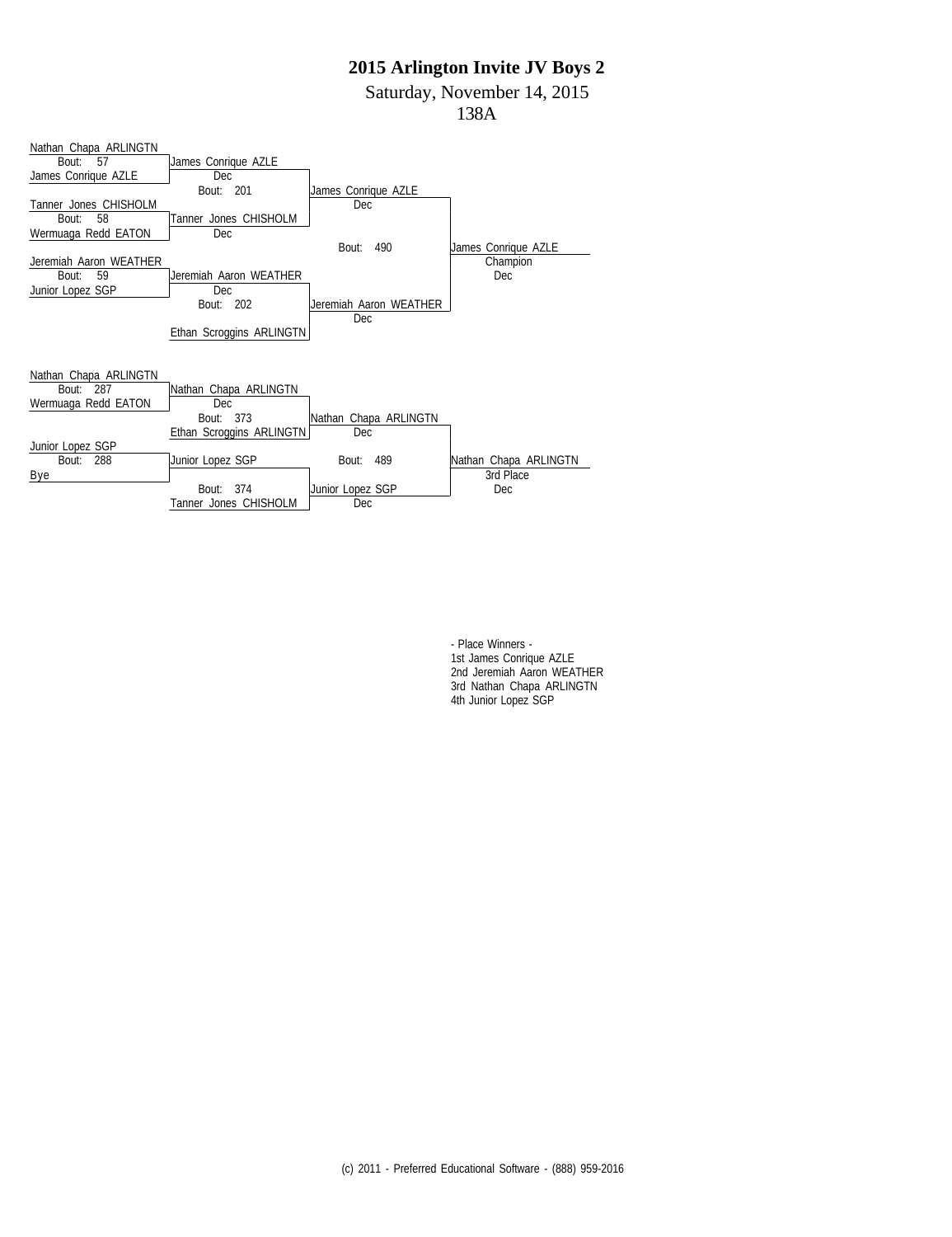Saturday, November 14, 2015

138B



- Place Winners - 1st Slde Kinston AZLE 2nd Evann Bustamantes CHISHOLM 3rd Gavin Lewis ARLINGTN 4th Jett Rush SGP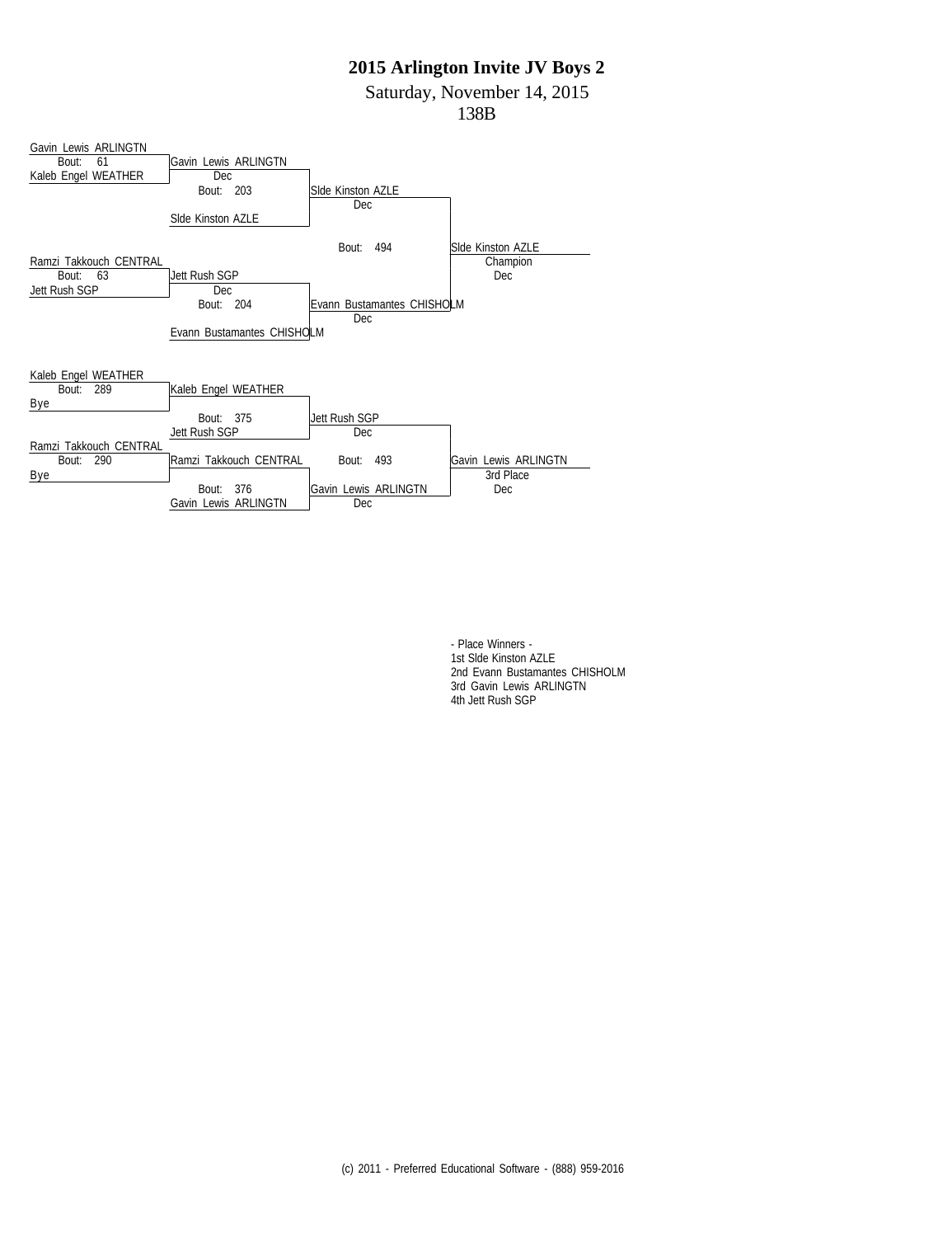Saturday, November 14, 2015

138C



- Place Winners - 1st JP Martinez MARTIN 2nd Isaiah Bernal SGP 3rd Hagen Holbrooks AZLE 4th Cody Marcus ARLINGTN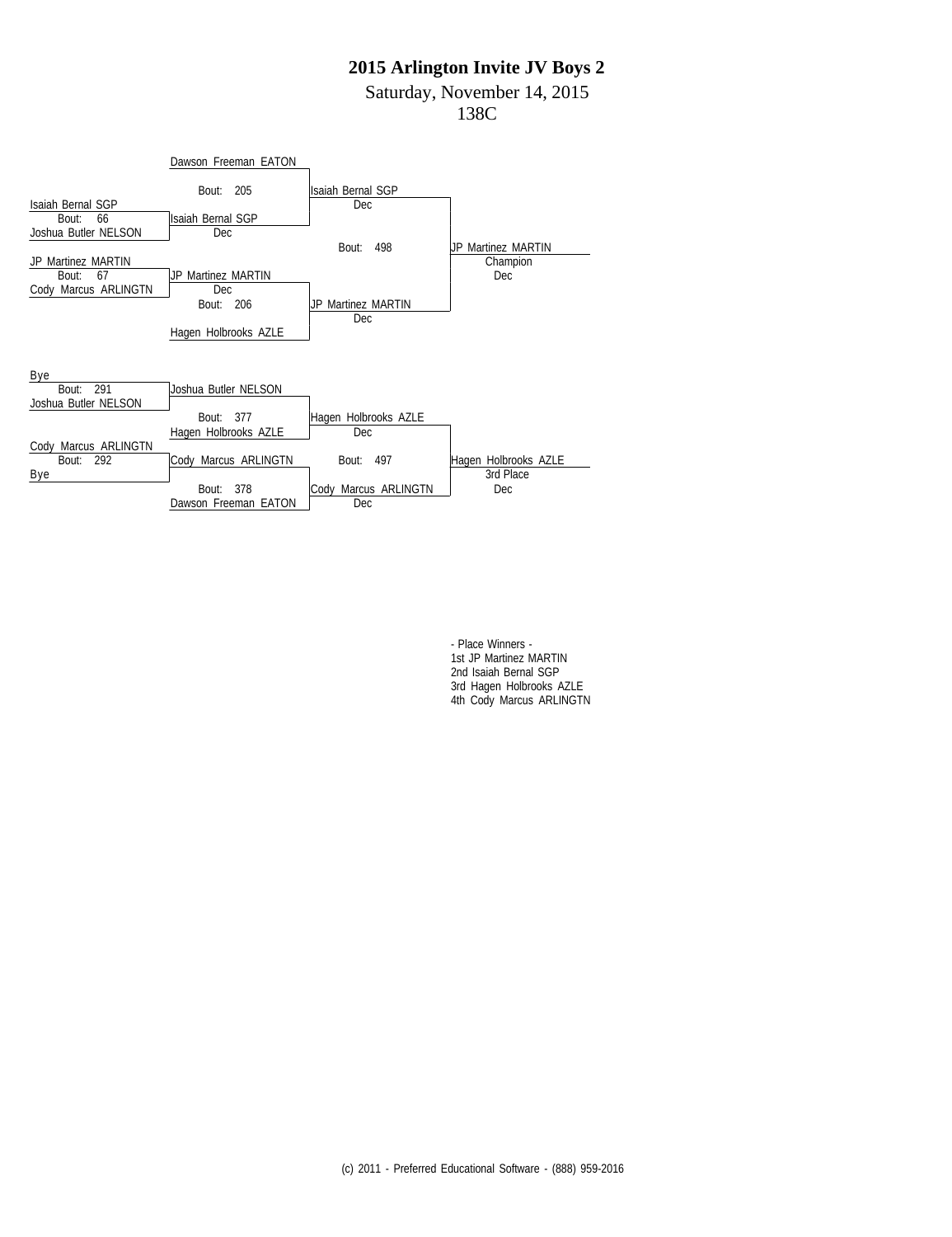Saturday, November 14, 2015

138D



- Place Winners - 1st Andrew Martinez SGP 2nd John Hicks ARLINGTN 3rd Zane Heck WEATHER 4th Leo Holmes SEGUIN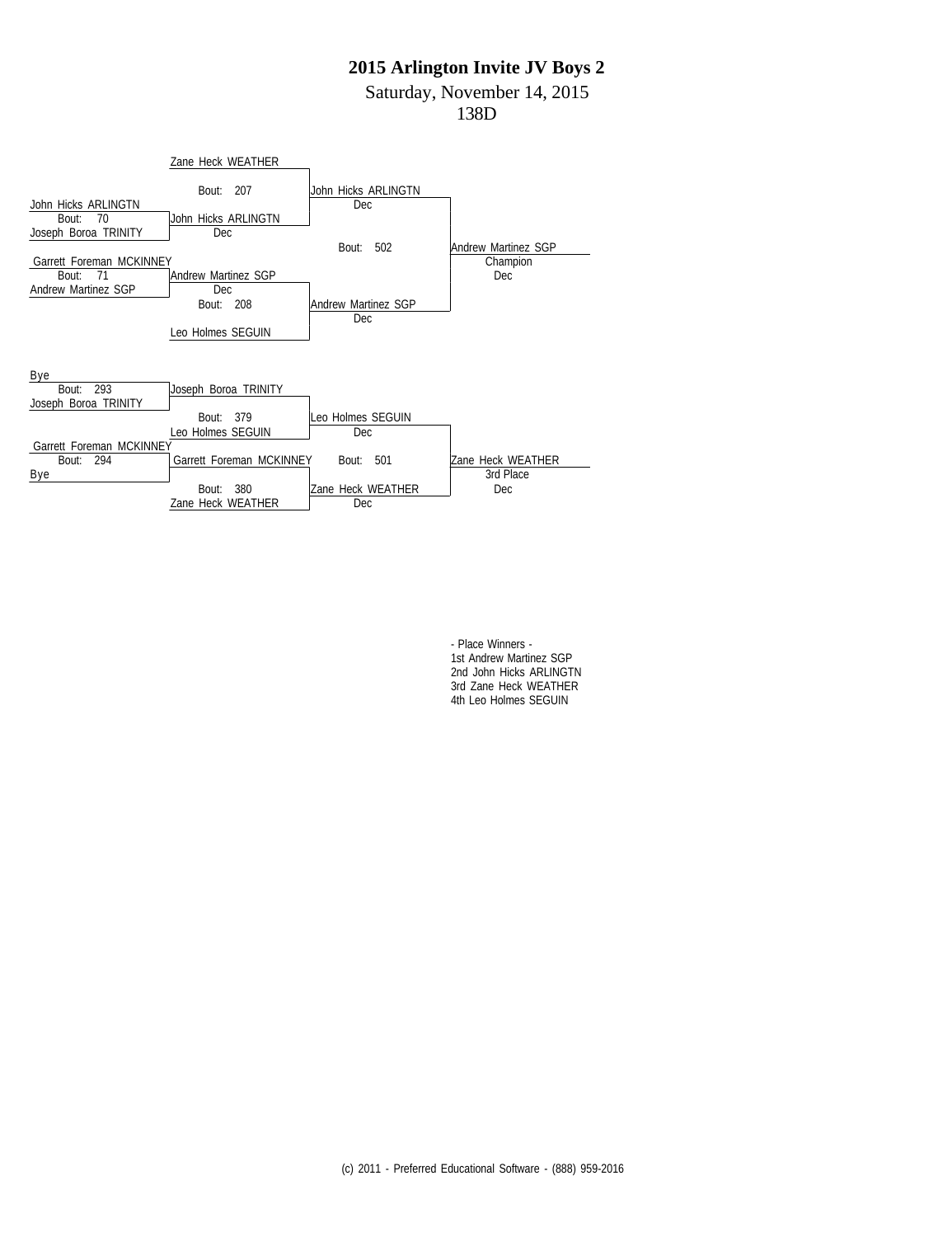Saturday, November 14, 2015

145A



- Place Winners - 1st Gaven Buchanan AZLE 2nd Maverick Culp MARTIN 3rd John Holland MARTIN 4th Nathan Vasquez ARLINGTN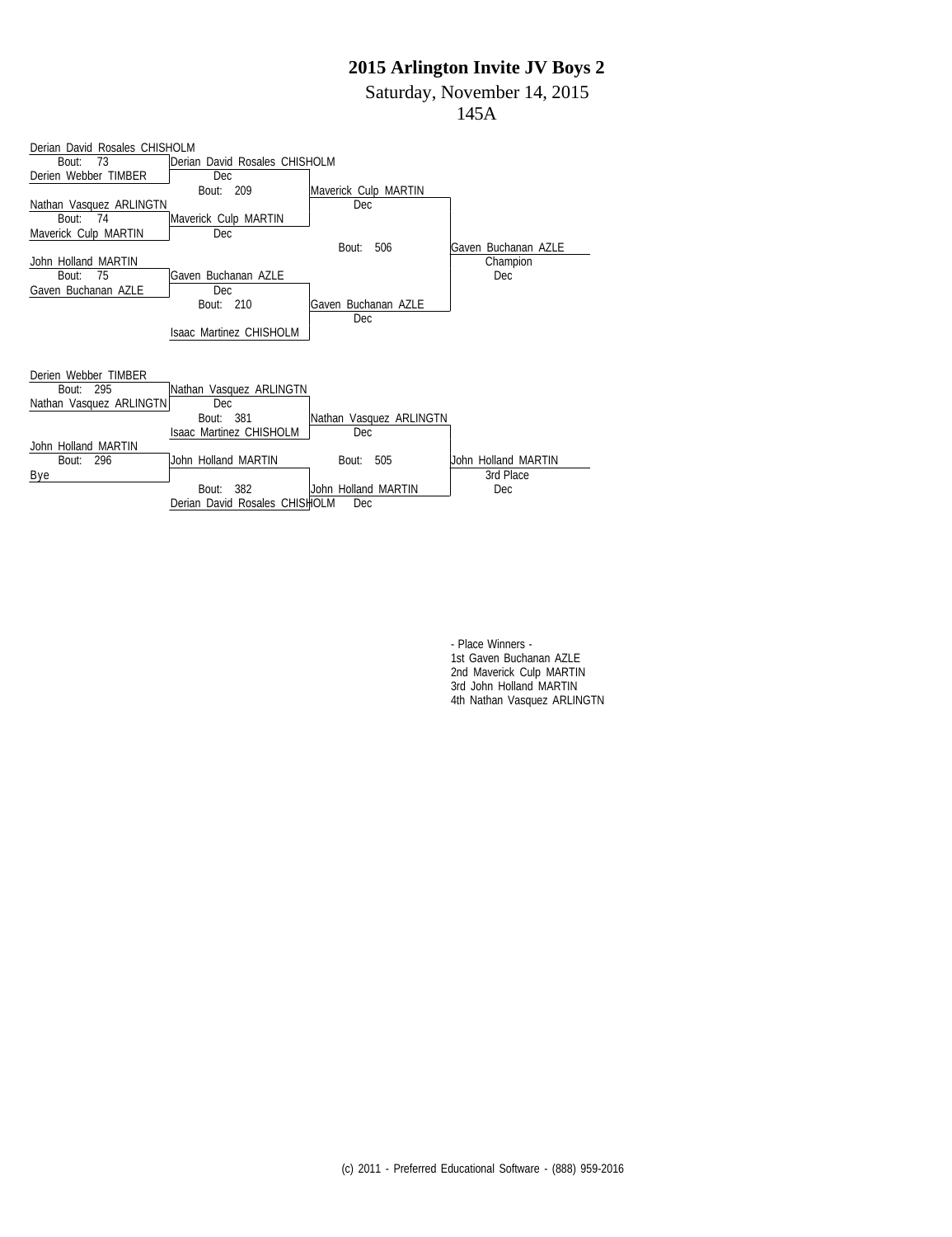Saturday, November 14, 2015

145B

| Tommy Pinson AZLE      |                             |                       |                       |
|------------------------|-----------------------------|-----------------------|-----------------------|
| Bout:<br>77            | Tommy Pinson AZLE           |                       |                       |
| Anthony Montavo GP     | <b>Dec</b>                  |                       |                       |
|                        | Bout: 211                   | Tommy Pinson AZLE     |                       |
| Zack Provence MIDLOTHN |                             | Dec.                  |                       |
| 78<br>Bout:            | Zack Provence MIDLOTHN      |                       |                       |
| Phillip Pham CENTRAL   | Dec                         |                       |                       |
|                        |                             | 510<br>Bout:          | Alec Stetler CHISHOLM |
|                        |                             |                       | Champion              |
|                        | <b>Blake Bunnell ARGYLE</b> |                       | Dec.                  |
|                        |                             |                       |                       |
| Alec Stetler CHISHOLM  | Bout: 212                   | Alec Stetler CHISHOLM |                       |
| 80<br>Bout:            | Alec Stetler CHISHOLM       | Dec                   |                       |
| Edward Yu MARTIN       | <b>Dec</b>                  |                       |                       |
|                        |                             |                       |                       |
| Anthony Montavo GP     |                             |                       |                       |
| 297<br>Bout:           | Phillip Pham CENTRAL        |                       |                       |
| Phillip Pham CENTRAL   | Dec                         |                       |                       |
|                        | Bout: 383                   | Blake Bunnell ARGYLE  |                       |
|                        | <b>Blake Bunnell ARGYLE</b> | Dec                   |                       |
| Bye                    |                             |                       |                       |
| 298<br>Bout:           | Edward Yu MARTIN            | 509<br>Bout:          | Blake Bunnell ARGYLE  |
| Edward Yu MARTIN       |                             |                       | 3rd Place             |
|                        | 384<br>Bout:                | Edward Yu MARTIN      | <b>Dec</b>            |
|                        | Zack Provence MIDLOTHN      | Dec                   |                       |

- Place Winners - 1st Alec Stetler CHISHOLM 2nd Tommy Pinson AZLE 3rd Blake Bunnell ARGYLE 4th Edward Yu MARTIN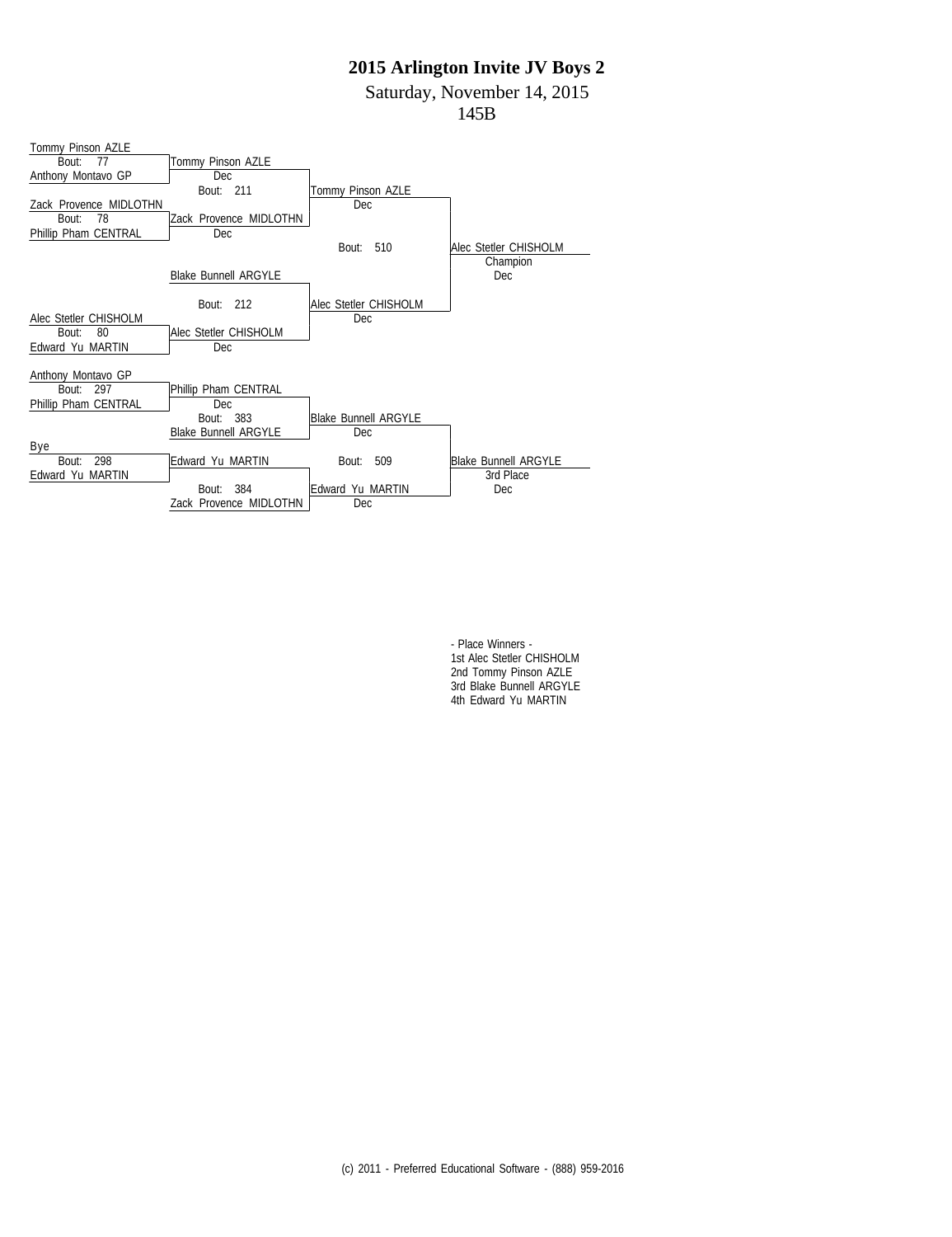Saturday, November 14, 2015

145C



- Place Winners - 1st Josh Jones MARTIN 2nd Cole Williams AZLE 3rd Jason Kilian TIMBER 4th Sam Nuila SGP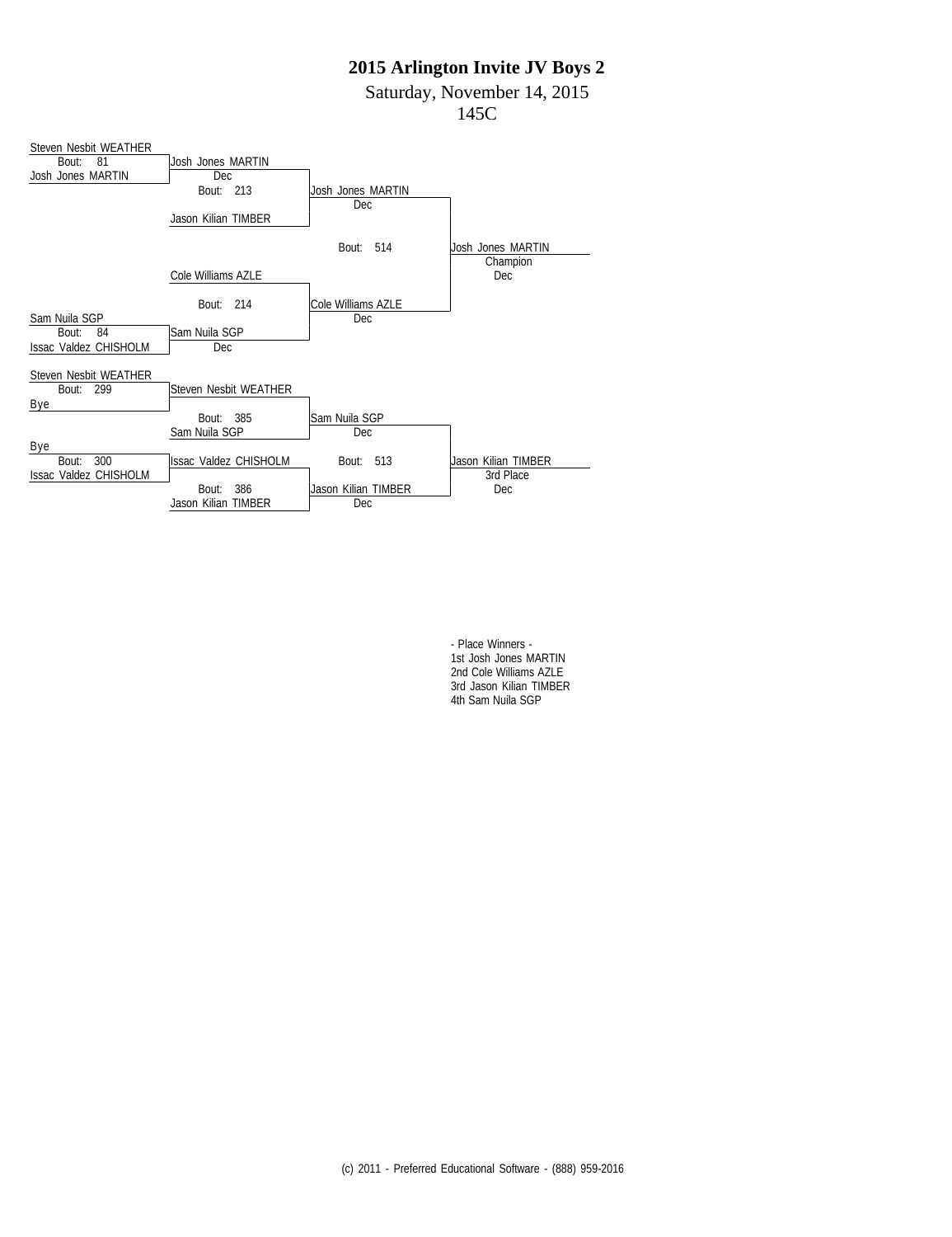Saturday, November 14, 2015

152A

| Carl Kreutz NELSON          |                             |                      |                      |
|-----------------------------|-----------------------------|----------------------|----------------------|
| 85<br>Bout:                 | Nathan Dotson MARTIN        |                      |                      |
| Nathan Dotson MARTIN        | Dec                         |                      |                      |
|                             | Bout: 215                   | Nathan Dotson MARTIN |                      |
| Justin Tucker AZLE          |                             | Dec                  |                      |
| 86<br>Bout:                 | Zevin Zenteno CHISHOLM      |                      |                      |
| Zevin Zenteno CHISHOLM      | Dec                         |                      |                      |
|                             |                             | 518<br>Bout:         | Nathan Dotson MARTIN |
| Joseph Guerra SGP           |                             |                      | Champion             |
| Bout:<br>87                 | Joseph Guerra SGP           |                      | Dec.                 |
| Luis Lovo NEWMAN            | <b>Dec</b>                  |                      |                      |
|                             | Bout: 216                   | Joseph Guerra SGP    |                      |
| <b>Rhett Marshall EATON</b> |                             | Dec                  |                      |
| 88<br>Bout:                 | <b>Rhett Marshall EATON</b> |                      |                      |
| Kevin Fonseca NELSON        | Dec                         |                      |                      |
|                             |                             |                      |                      |
| Carl Kreutz NELSON          |                             |                      |                      |
| 301<br>Bout:                | Carl Kreutz NELSON          |                      |                      |
| Justin Tucker AZLE          | Dec                         |                      |                      |
|                             | Bout: 387                   | Rhett Marshall EATON |                      |
|                             | Rhett Marshall EATON        | Dec                  |                      |
| Luis Lovo NEWMAN            |                             |                      |                      |
| 302<br>Bout:                | Luis Lovo NEWMAN            | Bout: 517            | Rhett Marshall EATON |
| Kevin Fonseca NELSON        | Dec                         |                      | 3rd Place            |
|                             | 388<br>Bout:                | lLuis Lovo NEWMAN    | Dec                  |
|                             | Zevin Zenteno CHISHOLM      | Dec                  |                      |

- Place Winners - 1st Nathan Dotson MARTIN 2nd Joseph Guerra SGP 3rd Rhett Marshall EATON 4th Luis Lovo NEWMAN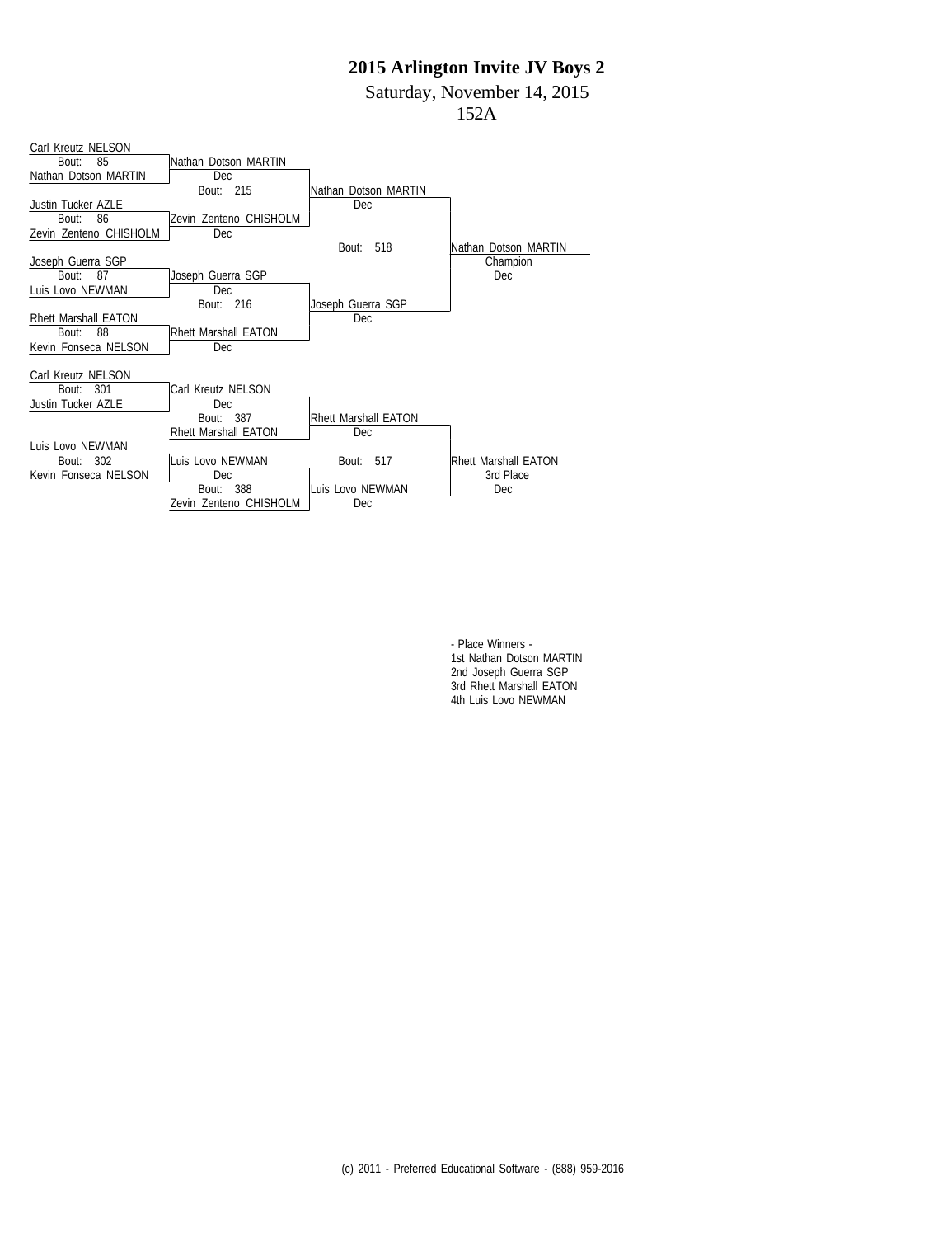Saturday, November 14, 2015

```
152B
```

| Cooper McChesney NELSON      |                         |                       |                       |
|------------------------------|-------------------------|-----------------------|-----------------------|
| 89<br>Bout:                  | Zach Radke MARTIN       |                       |                       |
| Zach Radke MARTIN            | Dec                     |                       |                       |
|                              | Bout: 217               | Marquis Flowers BOWIE |                       |
| Marquis Flowers BOWIE        |                         | Dec                   |                       |
| 90<br>Bout:                  | Marquis Flowers BOWIE   |                       |                       |
| Jayden Barron AZLE           | Dec                     |                       |                       |
|                              |                         | Bout: 522             | Marquis Flowers BOWIE |
| Brayden Hayward EATON        |                         |                       | Champion              |
| Bout:<br>91                  | Brayden Hayward EATON   |                       | Dec.                  |
| <b>Hudson Rowell WEATHER</b> | Dec                     |                       |                       |
|                              | Bout: 218               | Chris Fish NELSON     |                       |
| Elijah Gibbons CHISHOLM      |                         | Dec                   |                       |
| 92<br>Bout:                  | Chris Fish NELSON       |                       |                       |
| Chris Fish NELSON            | Dec                     |                       |                       |
|                              |                         |                       |                       |
| Cooper McChesney NELSON      |                         |                       |                       |
| Bout: 303                    | Cooper McChesney NELSON |                       |                       |
| Jayden Barron AZLE           | Dec                     |                       |                       |
|                              | Bout: 389               | Brayden Hayward EATON |                       |
|                              | Brayden Hayward EATON   | Dec                   |                       |
| Hudson Rowell WEATHER        |                         |                       |                       |
| Bout: 304                    | Hudson Rowell WEATHER   | Bout: 521             | Brayden Hayward EATON |
| Elijah Gibbons CHISHOLM      | Dec                     |                       | 3rd Place             |
|                              | 390<br>Bout:            | Zach Radke MARTIN     | Dec                   |
|                              | Zach Radke MARTIN       | Dec                   |                       |

- Place Winners - 1st Marquis Flowers BOWIE 2nd Chris Fish NELSON 3rd Brayden Hayward EATON 4th Zach Radke MARTIN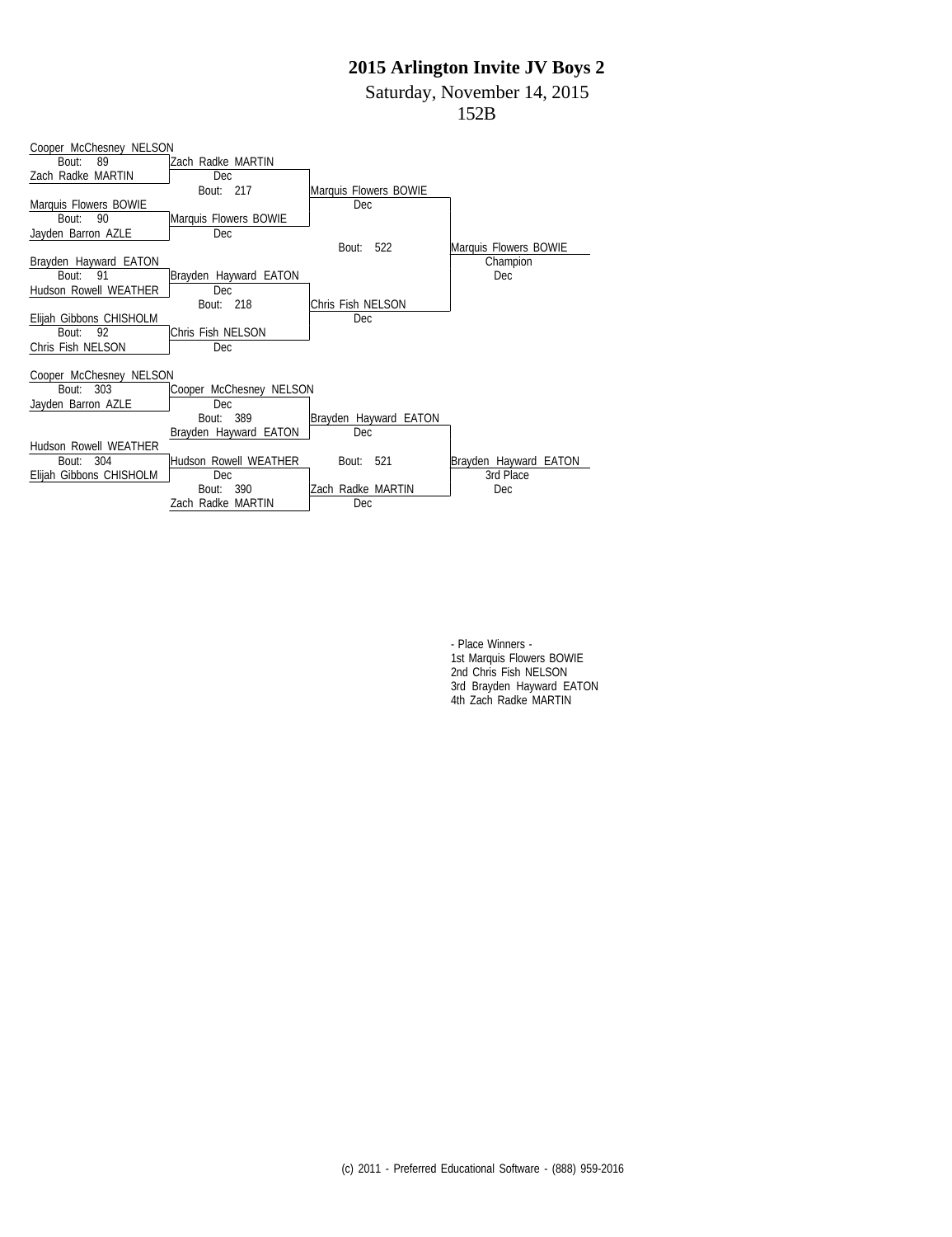Saturday, November 14, 2015

152C

| Alberth Fuentes SGP                       |                           |                       |
|-------------------------------------------|---------------------------|-----------------------|
| 93<br>Alberth Fuentes SGP<br>Bout:        |                           |                       |
| Brandon Bostwick MIDLOTHN<br>Dec          |                           |                       |
| Bout: 219                                 | Alberth Fuentes SGP       |                       |
| Juan Hernandez NEWMAN                     | Dec                       |                       |
| 94<br>Bout:<br>Juan Hernandez NEWMAN.     |                           |                       |
| Anthony Reyes EATON<br>Dec                |                           |                       |
|                                           | 526<br>Bout:              | Alberth Fuentes SGP   |
| Dashon Mitchell CHISHOLM                  |                           | Champion              |
| 95<br>Bout:<br>Devin Pearcy MARTIN        |                           | Dec.                  |
| Devin Pearcy MARTIN<br>Dec                |                           |                       |
| Bout: 220                                 | Devin Pearcy MARTIN       |                       |
| Gavin Fornash NELSON                      | Dec.                      |                       |
| 96<br>Grayson Godfrey JESUIT<br>Bout:     |                           |                       |
| Grayson Godfrey JESUIT<br>Dec             |                           |                       |
|                                           |                           |                       |
| Brandon Bostwick MIDLOTHN                 |                           |                       |
| 305<br>Brandon Bostwick MIDLOTHN<br>Bout: |                           |                       |
| Anthony Reyes EATON<br>Dec                |                           |                       |
| Bout: 391                                 | Brandon Bostwick MIDLOTHN |                       |
| Grayson Godfrey JESUIT                    | Dec                       |                       |
| Dashon Mitchell CHISHOLM                  |                           |                       |
| 306<br>Gavin Fornash NELSON<br>Bout:      | Bout: 525                 | Juan Hernandez NEWMAN |
| Gavin Fornash NELSON<br>Dec               |                           | 3rd Place             |
| 392<br>Bout:                              | Juan Hernandez NEWMAN.    | Dec.                  |
| Juan Hernandez NEWMAN                     | Dec                       |                       |

- Place Winners - 1st Alberth Fuentes SGP 2nd Devin Pearcy MARTIN 3rd Juan Hernandez NEWMAN 4th Brandon Bostwick MIDLOTHN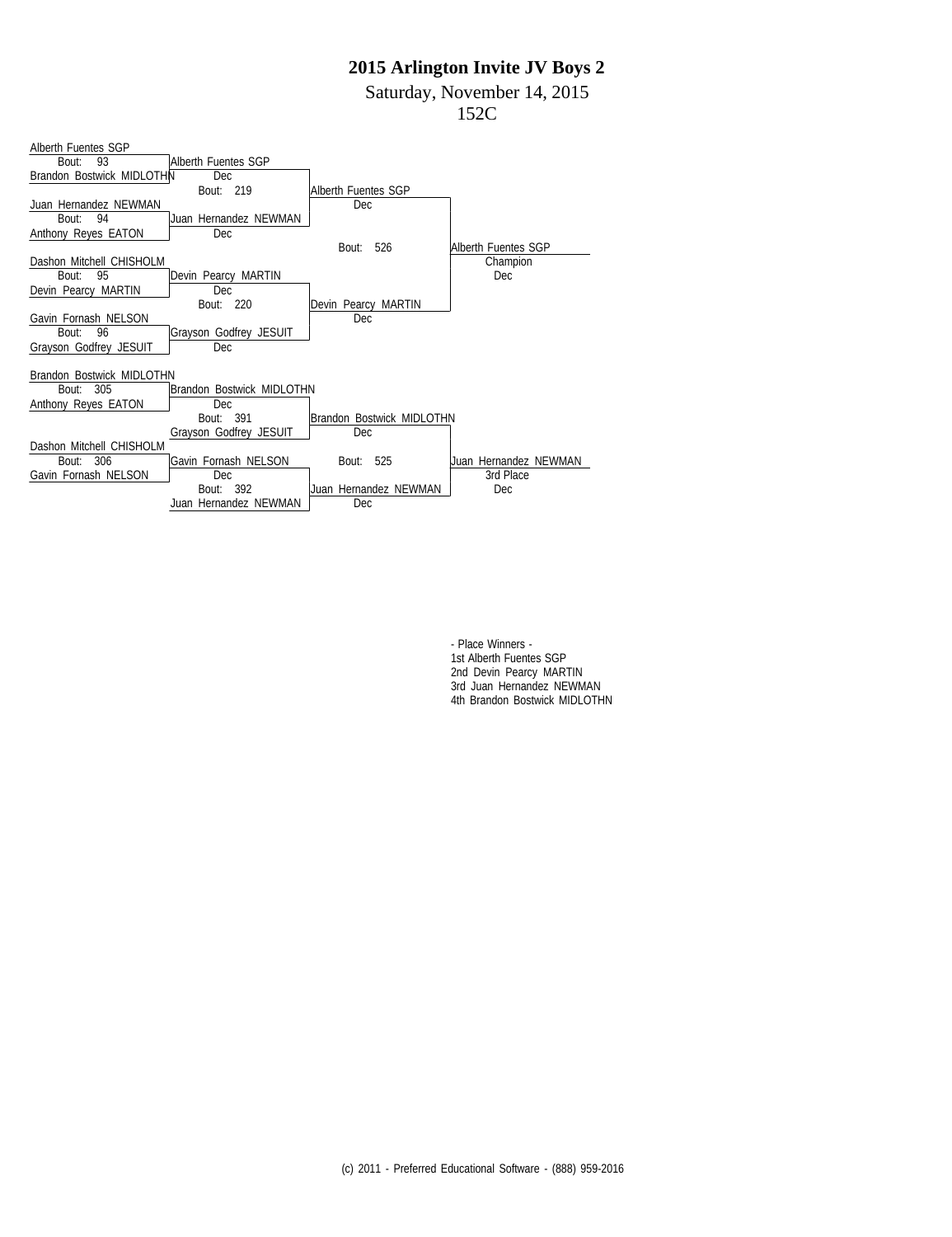Saturday, November 14, 2015

152D

| Matt Peterson EATON     |                      |                     |                     |
|-------------------------|----------------------|---------------------|---------------------|
| 97<br>Bout:             | Reese Rodda AZLE     |                     |                     |
| Reese Rodda AZLE        | Dec.                 |                     |                     |
|                         | Bout: 221            | Caeden Byrd TRINITY |                     |
| Nick Thompson WEATHER   |                      | <b>Dec</b>          |                     |
| Bout:<br>98             | Caeden Byrd TRINITY  |                     |                     |
| Caeden Byrd TRINITY     | <b>Dec</b>           |                     |                     |
|                         |                      | 530<br>Bout:        | Caeden Byrd TRINITY |
| Mycah Mason TIMBER      |                      |                     | Champion            |
| 99<br>Bout:             | Mycah Mason TIMBER   |                     | Dec.                |
| Harrison Jobe NELSON    | Dec                  |                     |                     |
|                         | Bout: 222            | Mycah Mason TIMBER  |                     |
| Kyle Schomburg CHISHOLM |                      | <b>Dec</b>          |                     |
| Bout: 100               | John Ngo TRIMBLE     |                     |                     |
| John Ngo TRIMBLE        | <b>Dec</b>           |                     |                     |
|                         |                      |                     |                     |
| Matt Peterson EATON     |                      |                     |                     |
| 307<br>Bout:            | Matt Peterson EATON  |                     |                     |
| Nick Thompson WEATHER   | Dec                  |                     |                     |
|                         | Bout: 393            | Matt Peterson EATON |                     |
|                         | John Ngo TRIMBLE     | <b>Dec</b>          |                     |
| Harrison Jobe NELSON    |                      |                     |                     |
| 308<br>Bout:            | Harrison Jobe NELSON | Bout: 529           | Reese Rodda AZLE    |
| Kyle Schomburg CHISHOLM | Dec                  |                     | 3rd Place           |
|                         | Bout: 394            | Reese Rodda AZLE    | <b>Dec</b>          |
|                         | Reese Rodda AZLE     | Dec                 |                     |

- Place Winners - 1st Caeden Byrd TRINITY 2nd Mycah Mason TIMBER 3rd Reese Rodda AZLE 4th Matt Peterson EATON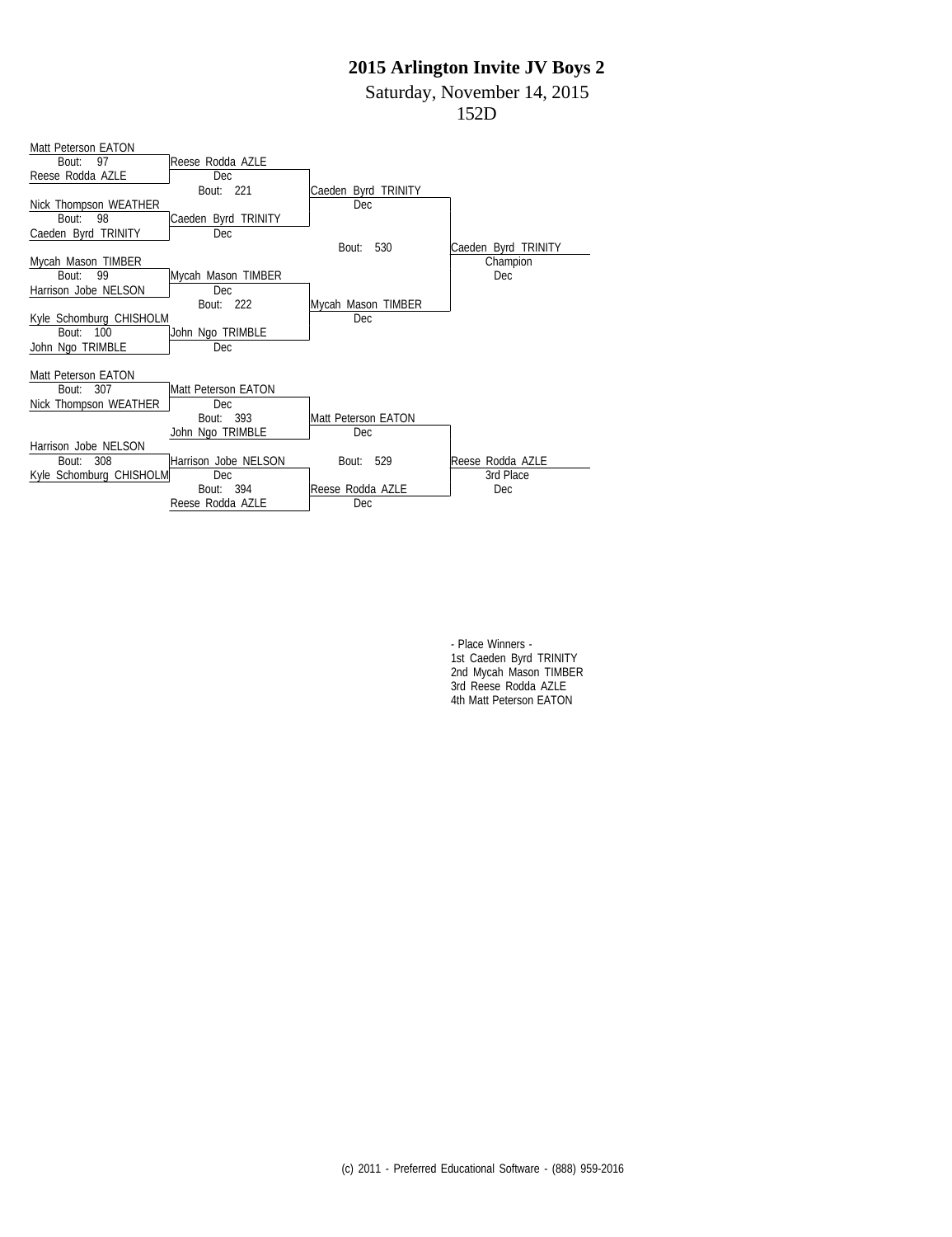Saturday, November 14, 2015

160A



- Place Winners - 1st Bashar Barqawi TRINITY 2nd Cooper Read NELSON 3rd Hayden Eichenseer NELSON 4th Mario Garcia MARTIN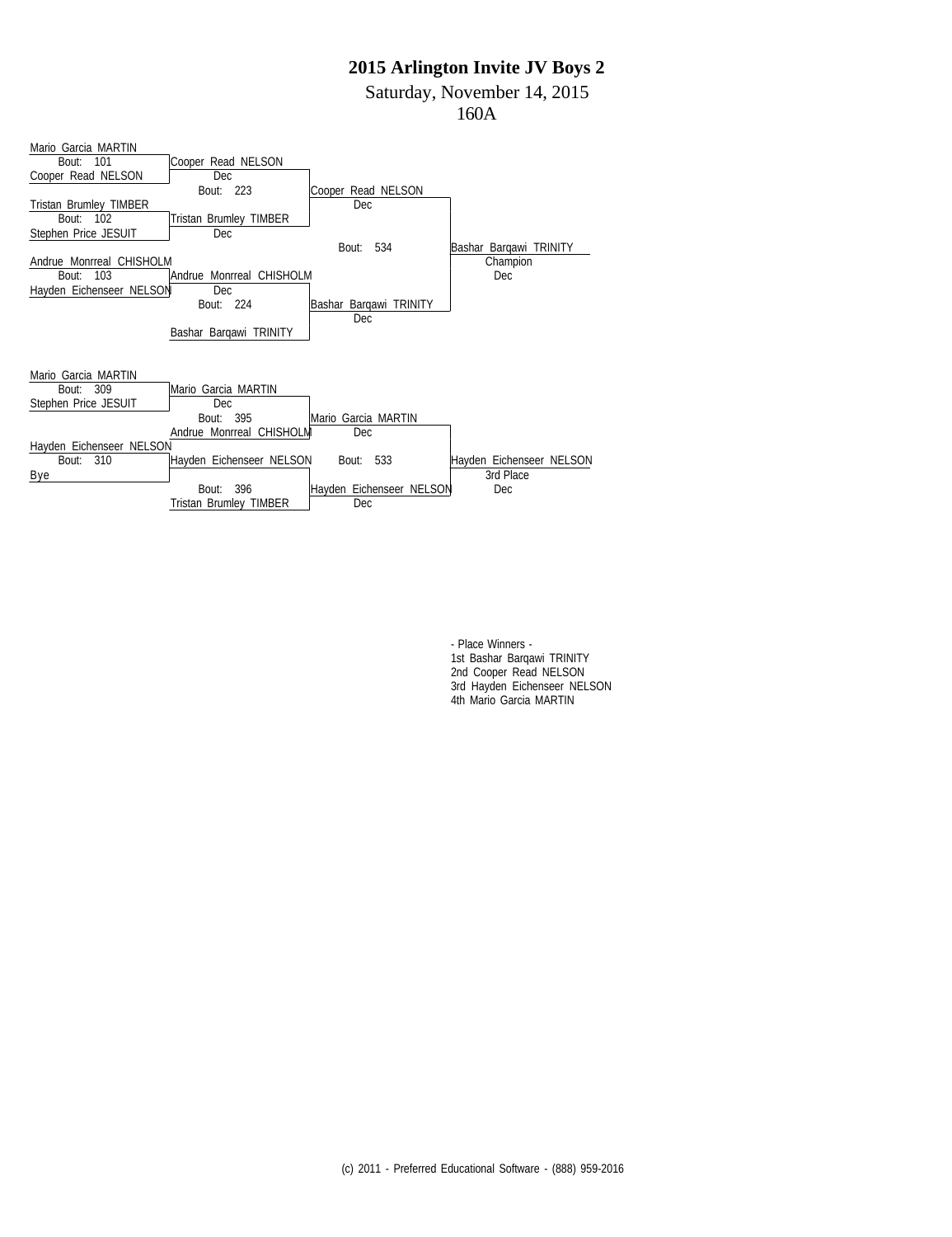Saturday, November 14, 2015

#### 160B



- Place Winners - 1st Randall Kemp WEATHER 2nd Nicholas Ferguson ARLINGTN 3rd Austin Carter TIMBER 4th Tucker Watson ARGYLE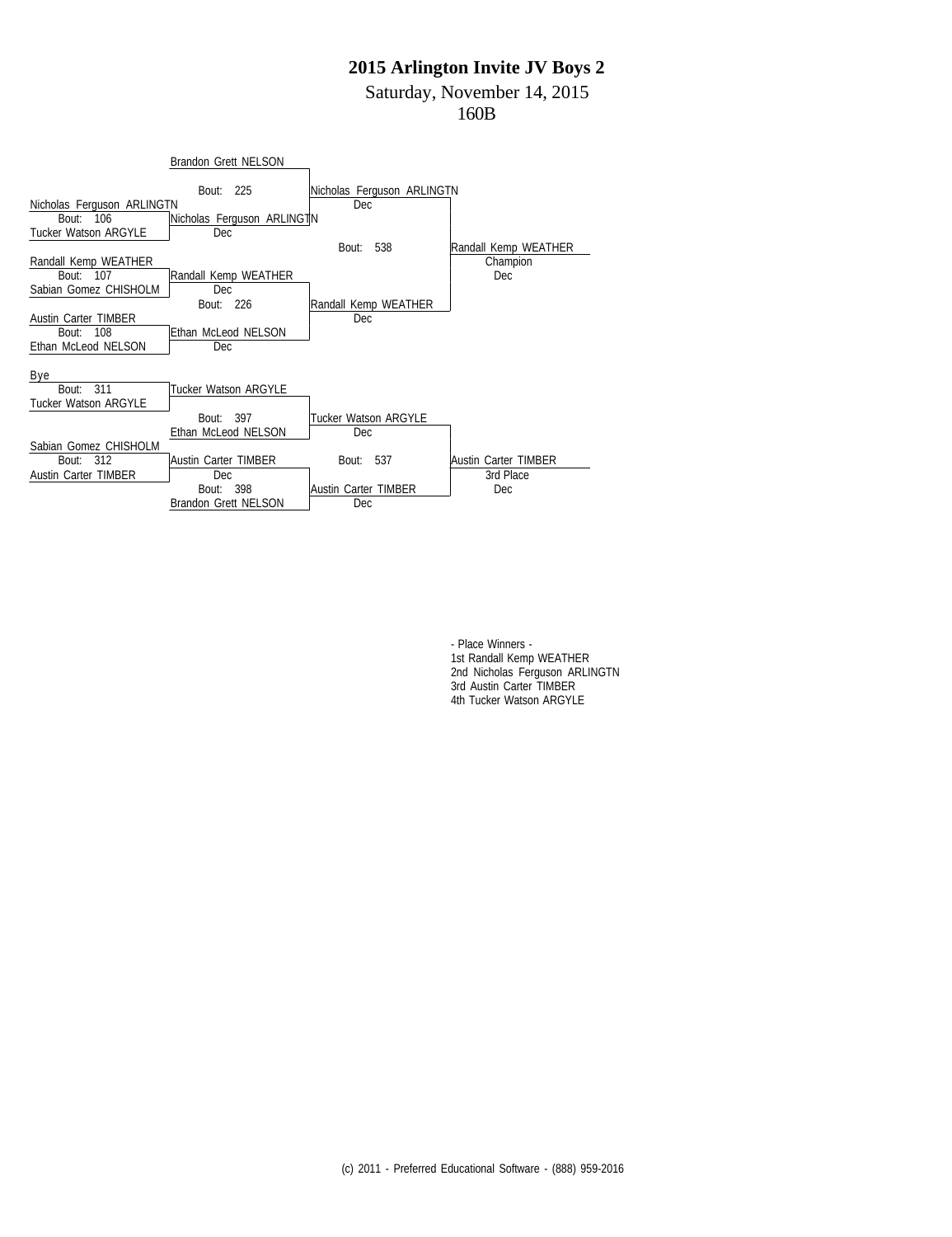Saturday, November 14, 2015

#### 160C



- Place Winners - 1st Marvin Hunley ARLINGTN 2nd Christopher Hernandez GP 3rd Edward Morris EATON 4th Dylan Baker NELSON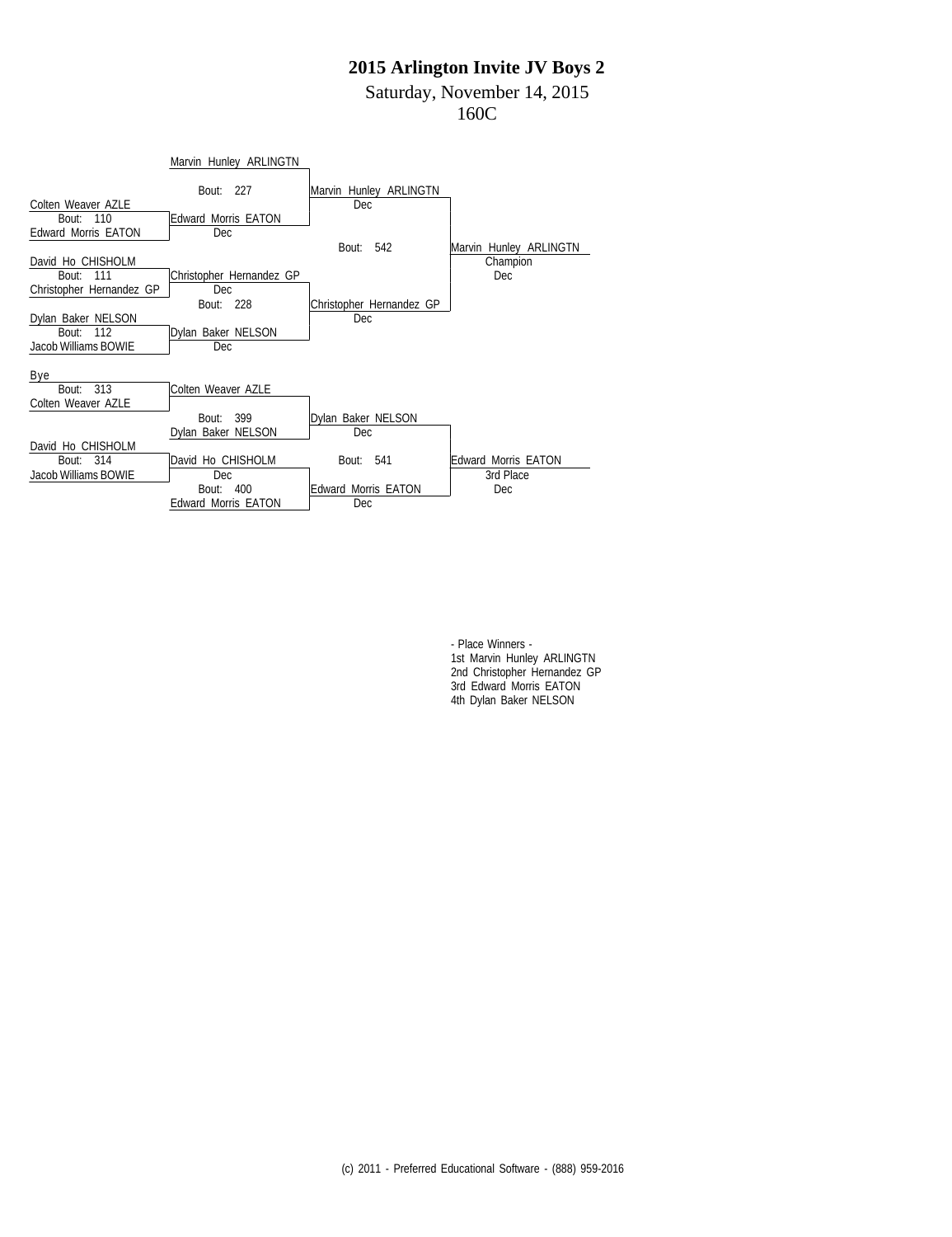Saturday, November 14, 2015

160D

| <b>Brody Smith NELSON</b> |                           |                           |                      |
|---------------------------|---------------------------|---------------------------|----------------------|
| 113<br>Bout:              | <b>Brody Smith NELSON</b> |                           |                      |
| Jose Balleza LAMAR        | <b>Dec</b>                |                           |                      |
|                           | Bout: 229                 | Ike McCracken MARTIN      |                      |
| Ike McCracken MARTIN      |                           | Dec                       |                      |
| 114<br>Bout:              | like McCracken MARTIN     |                           |                      |
| Jonah Brunel JESUIT       | Dec                       |                           |                      |
|                           |                           | 546<br>Bout:              | lke McCracken MARTIN |
|                           |                           |                           | Champion             |
|                           | Luke Kachurka NELSON      |                           | Dec                  |
|                           |                           |                           |                      |
|                           | Bout: 230                 | Zander Leary LOVEJOY      |                      |
| Zander Leary LOVEJOY      |                           | Dec                       |                      |
| 116<br>Bout:              | Zander Leary LOVEJOY      |                           |                      |
| Donevyn Seleman MIDLOTHN  | <b>Dec</b>                |                           |                      |
| Jose Balleza LAMAR        |                           |                           |                      |
| 315<br>Bout:              | Jonah Brunel JESUIT       |                           |                      |
| Jonah Brunel JESUIT       | Dec                       |                           |                      |
|                           | Bout: 401                 | Jonah Brunel JESUIT       |                      |
|                           | Luke Kachurka NELSON      | Dec                       |                      |
| Bye                       |                           |                           |                      |
| 316<br>Bout:              | Donevyn Seleman MIDLOTHN  | Bout: 545                 | Jonah Brunel JESUIT  |
| Donevyn Seleman MIDLOTHN  |                           |                           | 3rd Place            |
|                           | 402<br>Bout:              | <b>Brody Smith NELSON</b> | Dec                  |
|                           | <b>Brody Smith NELSON</b> | Dec                       |                      |

- Place Winners - 1st Ike McCracken MARTIN 2nd Zander Leary LOVEJOY 3rd Jonah Brunel JESUIT 4th Brody Smith NELSON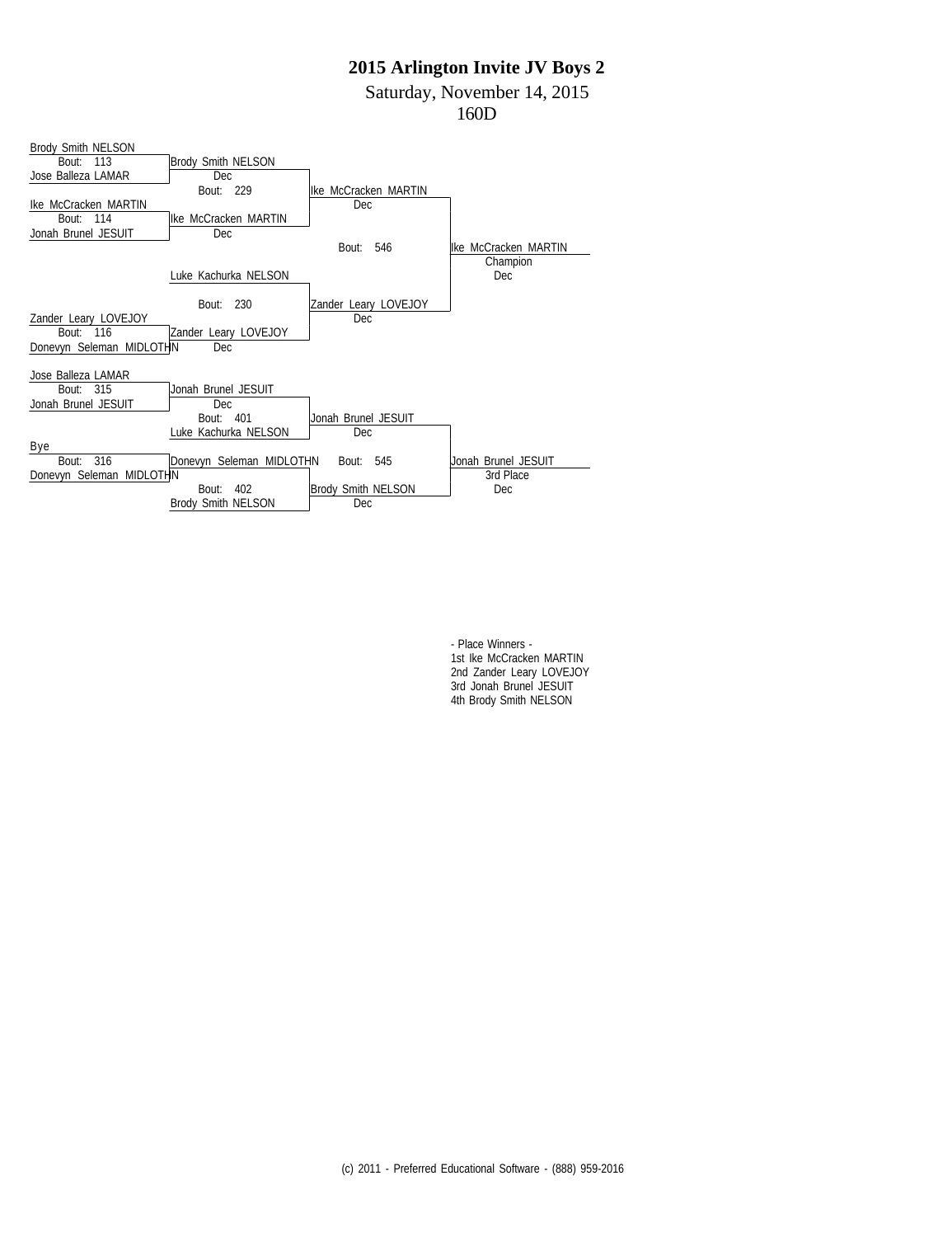Saturday, November 14, 2015

160E



- Place Winners - 1st Trey Brown SGP 2nd Jacob Gerhart TIMBER 3rd John Lozos TRINITY 4th Dre Cooper WEATHER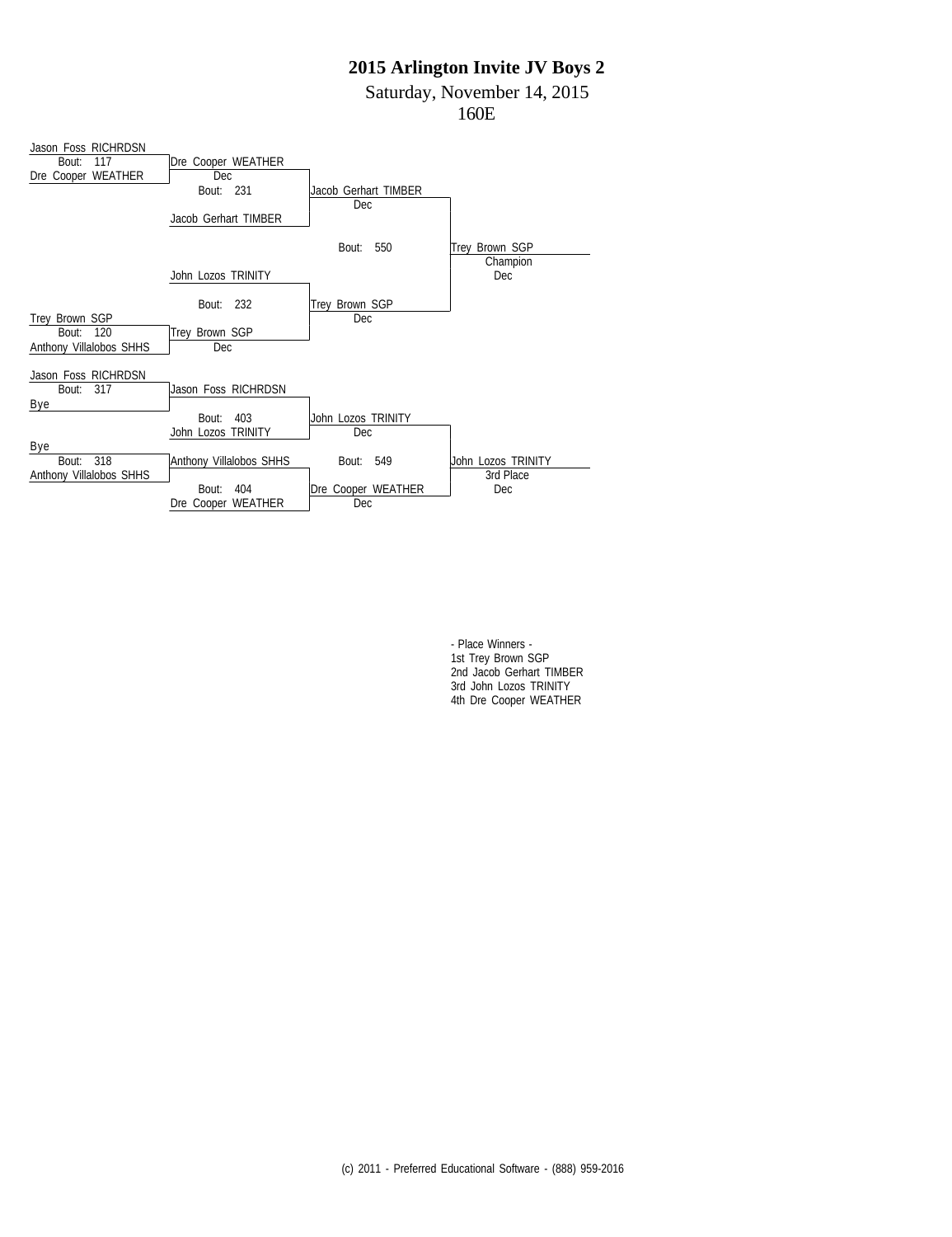Saturday, November 14, 2015

```
170A
```


- Place Winners - 1st Titus Swen EATON 2nd Chandler Teague LEW 3rd Robin Kerbow ARLINGTN 4th Ayden Wilburn TRINITY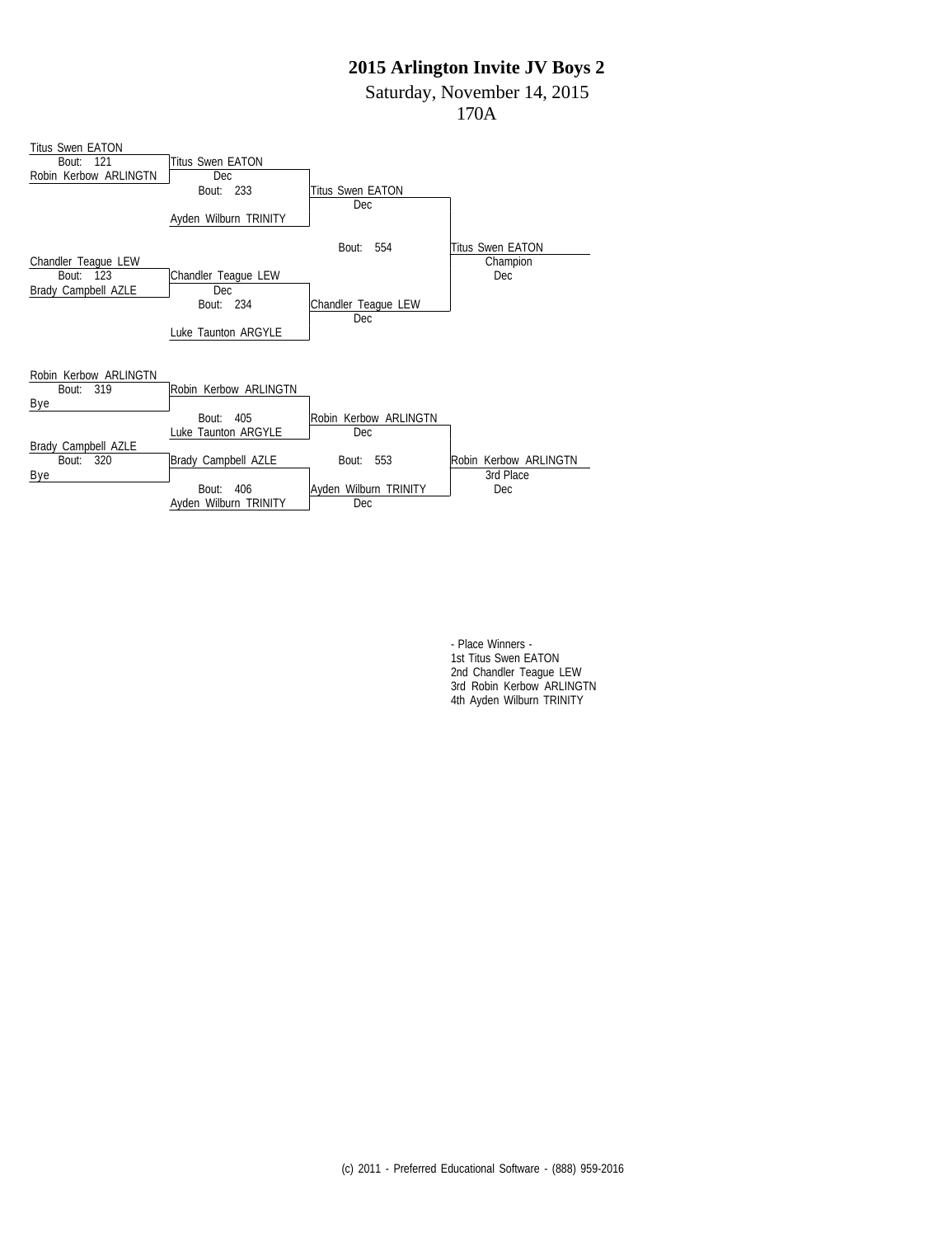Saturday, November 14, 2015

170B



- Place Winners - 1st Michael Clarkson JESUIT 2nd Dijon Spencer BOWIE 3rd Dillion Youngblood CHISHOL 4th Julio Herrera GP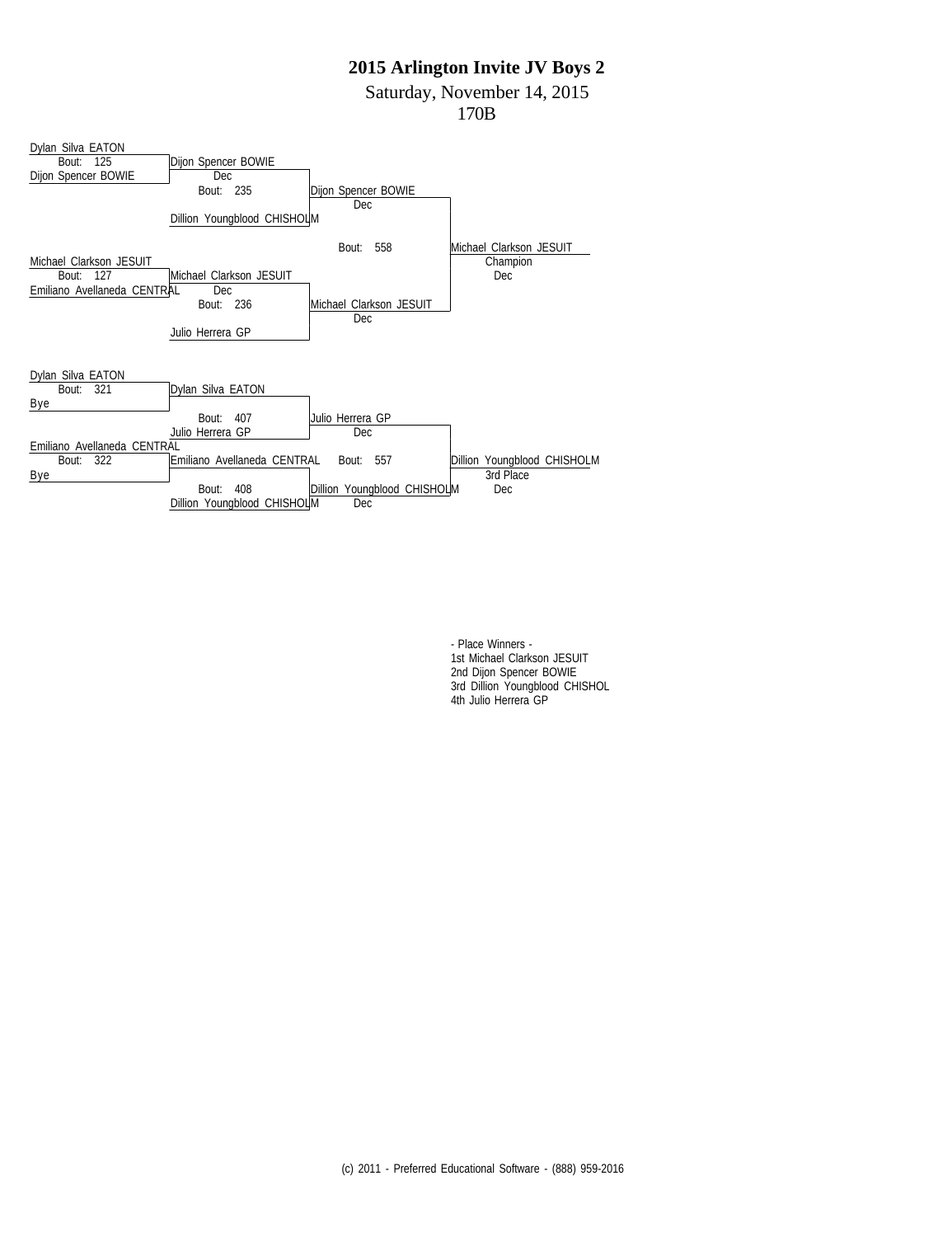Saturday, November 14, 2015

170C



- Place Winners - 1st Devin Gray TIMBER 2nd Mario Campos SHHS 3rd Izaiah Salazar PINKSTON 4th Chance Cover NELSON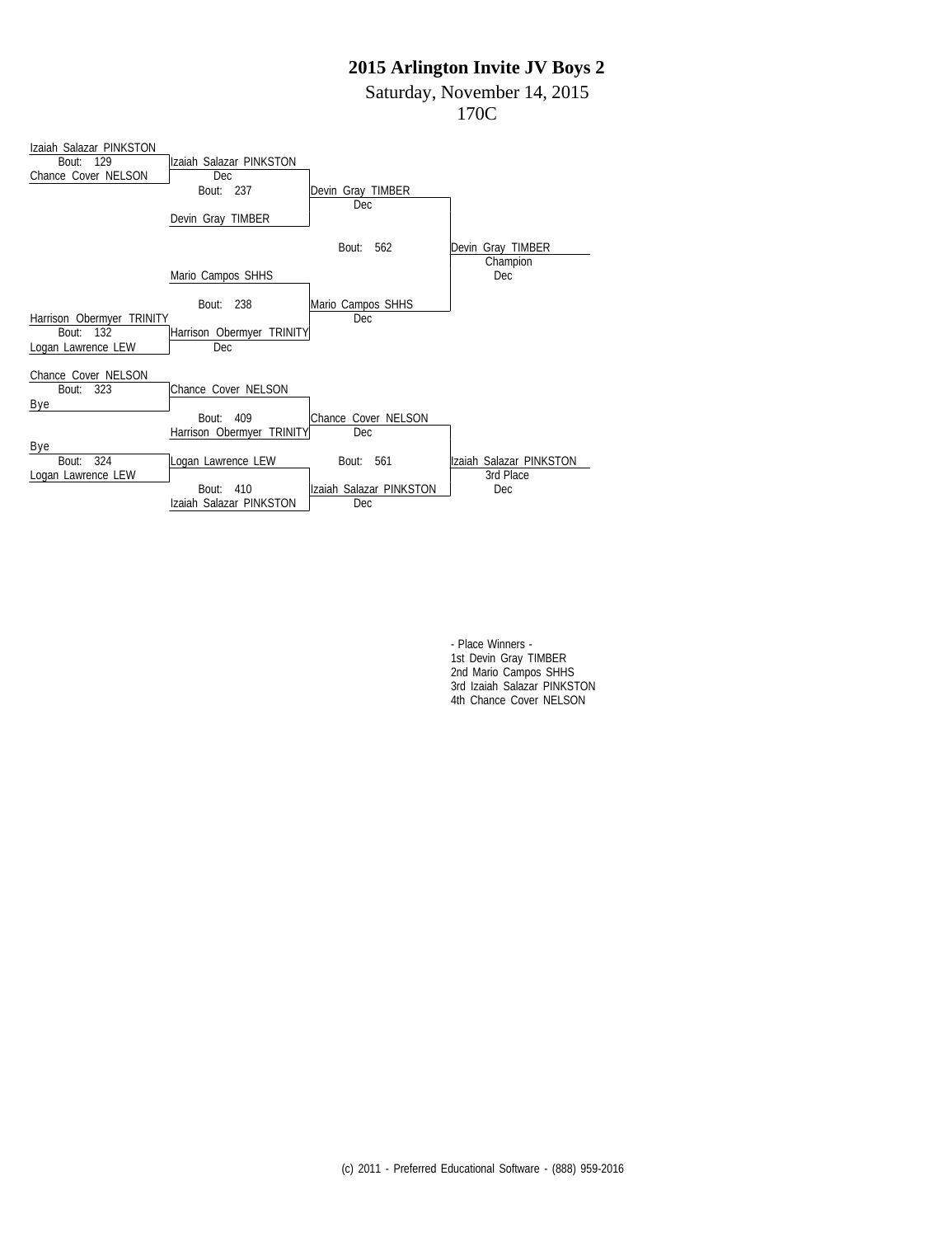Saturday, November 14, 2015

182A

| Jacob Keller EATON     |                        |                        |                   |
|------------------------|------------------------|------------------------|-------------------|
| 133<br>Bout:           | Jacob Keller EATON     |                        |                   |
| Alex Cruz LEW          | Dec                    |                        |                   |
|                        | Bout: 239              | Rudy Molina BOWIE      |                   |
| Cesar Garcia ARLINGTN  |                        | Dec                    |                   |
| - 134<br>Bout:         | Rudy Molina BOWIE      |                        |                   |
| Rudy Molina BOWIE      | Dec                    |                        |                   |
|                        |                        | 566<br>Bout:           | Rudy Molina BOWIE |
| Landry Barnett NELSON  |                        |                        | Champion          |
| Bout: 135              | Luis Guitierrez JUDSON |                        | Dec.              |
| Luis Guitierrez JUDSON | Dec                    |                        |                   |
|                        | Bout: 240              | Juan Santos CHISHOLM   |                   |
| Juan Santos CHISHOLM   |                        | Dec                    |                   |
| Bout: 136              | Juan Santos CHISHOLM   |                        |                   |
| Chris Freeman SGP      | Dec                    |                        |                   |
|                        |                        |                        |                   |
| Alex Cruz LEW          |                        |                        |                   |
| 325<br>Bout:           | Cesar Garcia ARLINGTN  |                        |                   |
| Cesar Garcia ARLINGTN  | Dec                    |                        |                   |
|                        | Bout: 411              | Luis Guitierrez JUDSON |                   |
|                        | Luis Guitierrez JUDSON | Dec                    |                   |
| Landry Barnett NELSON  |                        |                        |                   |
| Bout: 326              | Chris Freeman SGP      | Bout: 565              | Chris Freeman SGP |
| Chris Freeman SGP      | Dec                    |                        | 3rd Place         |
|                        | Bout: 412              | Chris Freeman SGP      | Dec               |
|                        | Jacob Keller EATON     | Dec                    |                   |

- Place Winners - 1st Rudy Molina BOWIE 2nd Juan Santos CHISHOLM 3rd Chris Freeman SGP 4th Luis Guitierrez JUDSON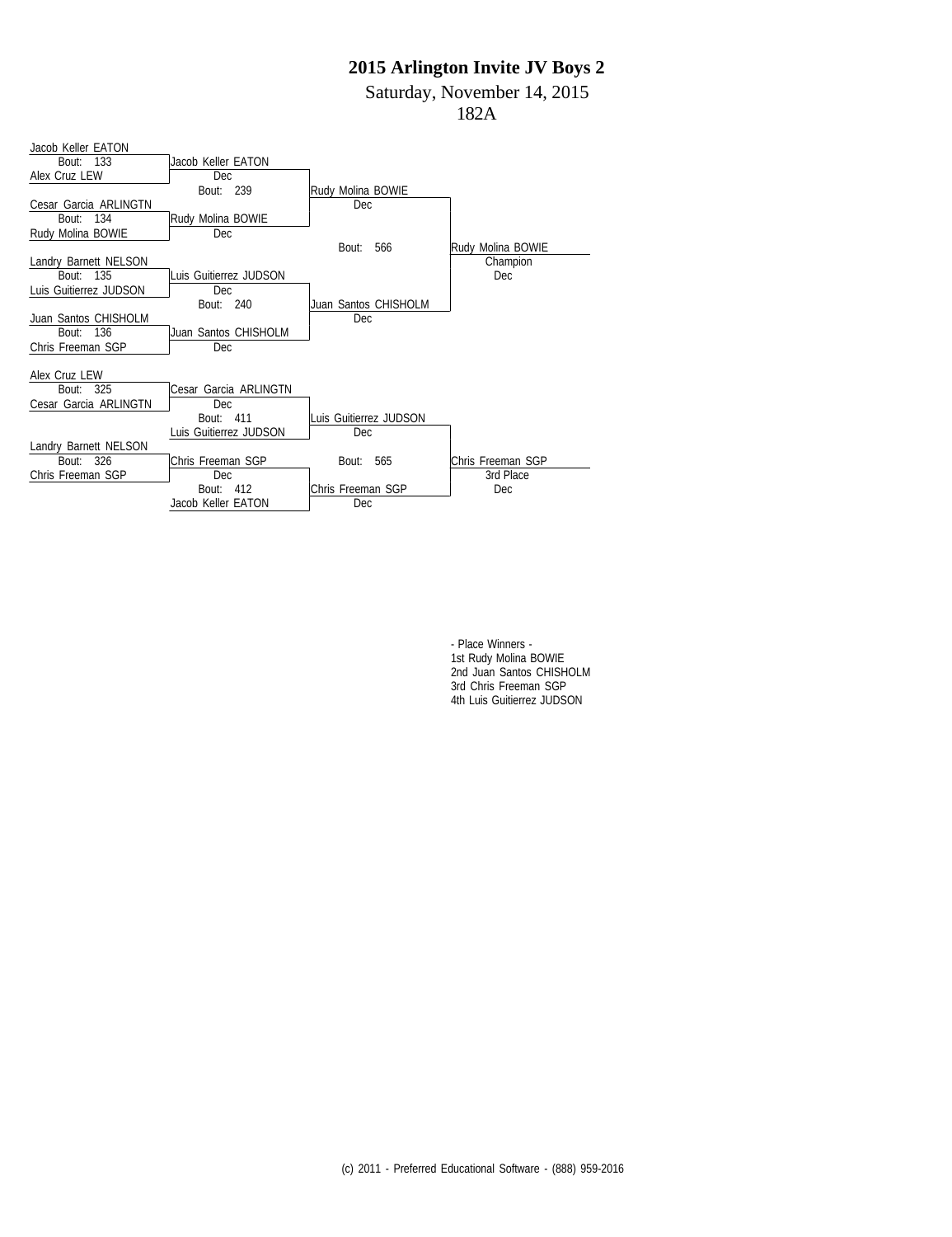Saturday, November 14, 2015

182B

| Adam Schlossberg LOVEJOY |                          |                          |                      |
|--------------------------|--------------------------|--------------------------|----------------------|
| Bout: 137                | Adam Schlossberg LOVEJOY |                          |                      |
| David Rochin BOWIE       | Dec.                     |                          |                      |
|                          | Bout: 241                | Adam Schlossberg LOVEJOY |                      |
| Jesus Perez SGP          |                          | Dec.                     |                      |
| Bout: 138                | DJ Blondes EATON         |                          |                      |
| DJ Blondes EATON         | Dec                      |                          |                      |
|                          |                          | 570<br>Bout:             | Lorenzo Denny JUDSON |
| Jordan Cook MARTIN       |                          |                          | Champion             |
| Bout: 139                | Jordan Cook MARTIN       |                          | Dec.                 |
| <b>Coltin Walker LEW</b> | <b>Dec</b>               |                          |                      |
|                          | Bout: 242                | Lorenzo Denny JUDSON     |                      |
| Clayton Pyron NELSON     |                          | Dec                      |                      |
| Bout: 140                | Lorenzo Denny JUDSON     |                          |                      |
| Lorenzo Denny JUDSON     | Dec                      |                          |                      |
|                          |                          |                          |                      |
| David Rochin BOWIE       |                          |                          |                      |
| Bout: 327                | David Rochin BOWIE       |                          |                      |
| Jesus Perez SGP          | Dec                      |                          |                      |
|                          | Bout: 413                | Jordan Cook MARTIN       |                      |
|                          | Jordan Cook MARTIN       | Dec                      |                      |
| <b>Coltin Walker LEW</b> |                          |                          |                      |
| Bout: 328                | Coltin Walker LEW        | Bout: 569                | Coltin Walker LEW    |
| Clayton Pyron NELSON     | Dec                      |                          | 3rd Place            |
|                          | Bout: 414                | Coltin Walker LEW        | Dec                  |
|                          | DJ Blondes EATON         | <b>Dec</b>               |                      |

- Place Winners - 1st Lorenzo Denny JUDSON 2nd Adam Schlossberg LOVEJOY 3rd Coltin Walker LEW 4th Jordan Cook MARTIN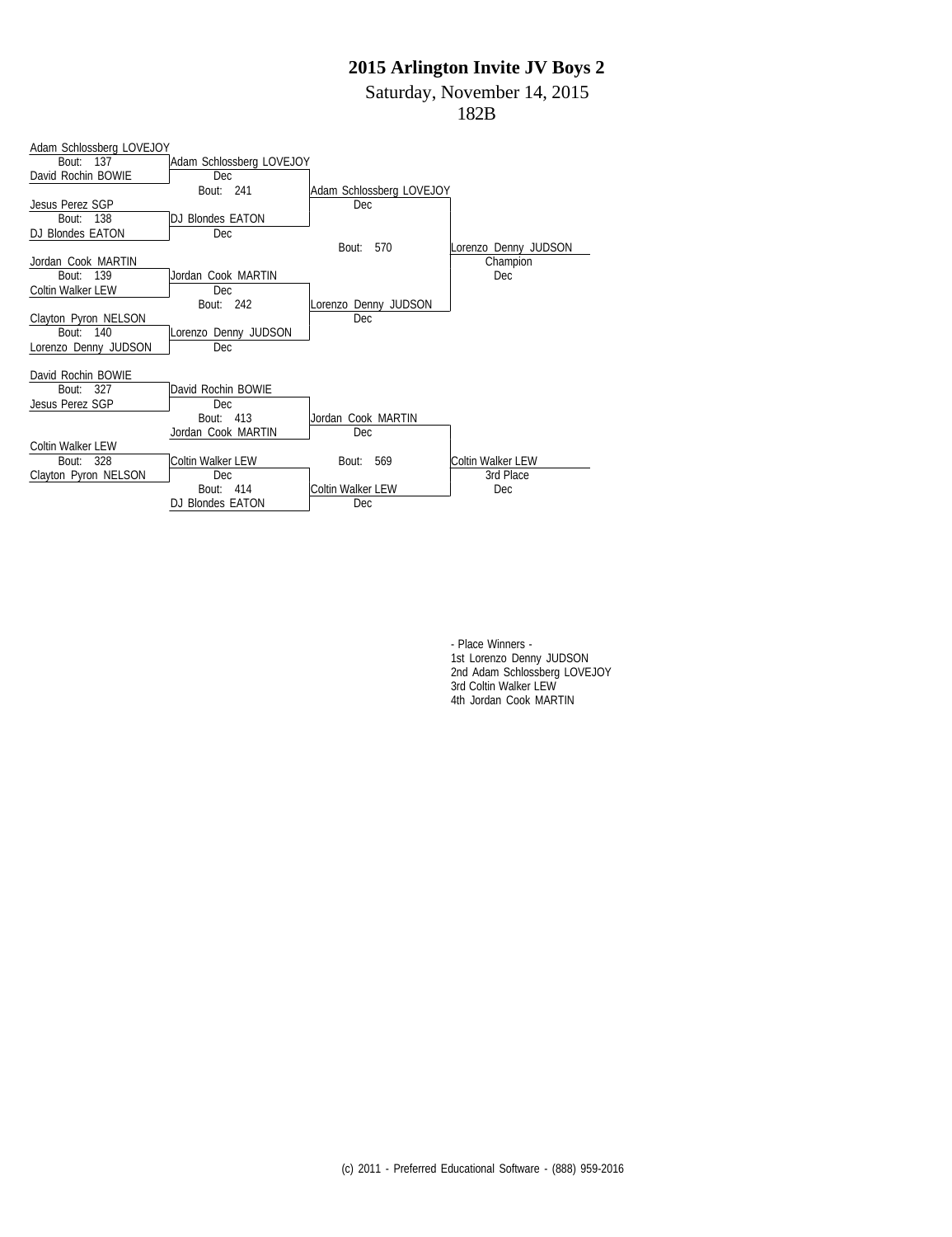Saturday, November 14, 2015

182C

| Landon Gopffarth TIMBER<br>Bout: 141 | Romello Chandler PINKSTON       |                           |                            |
|--------------------------------------|---------------------------------|---------------------------|----------------------------|
| Romello Chandler PINKSTON            | Dec                             |                           |                            |
|                                      | Bout: 243                       | Romello Chandler PINKSTON |                            |
| <b>Trey Willis WESTERN</b>           |                                 | Dec                       |                            |
| Bout: 142                            | Aldolsag Seriano PASCHAL        |                           |                            |
| Aldolsag Seriano PASCHAL             | Dec                             |                           |                            |
|                                      |                                 | 574<br>Bout:              | Romello Chandler PINKSTON  |
|                                      |                                 |                           | Champion                   |
|                                      | <b>Garrett Broemser WEATHER</b> |                           | Dec.                       |
|                                      |                                 |                           |                            |
|                                      | Bout: 244                       | Garrett Broemser WEATHER  |                            |
| Martin Rodriguez SGP                 |                                 | Dec                       |                            |
| Bout: 144                            | Terell Napier SEGUIN            |                           |                            |
| <b>Terell Napier SEGUIN</b>          | Dec                             |                           |                            |
|                                      |                                 |                           |                            |
| Landon Gopffarth TIMBER<br>Bout: 329 | <b>Trey Willis WESTERN</b>      |                           |                            |
| Trey Willis WESTERN                  | Dec                             |                           |                            |
|                                      | Bout: 415                       | Trey Willis WESTERN       |                            |
|                                      | Terell Napier SEGUIN            | Dec                       |                            |
| Bye                                  |                                 |                           |                            |
| 330<br>Bout:                         | Martin Rodriguez SGP            | 573<br>Bout:              | <b>Trey Willis WESTERN</b> |
| Martin Rodriguez SGP                 |                                 |                           | 3rd Place                  |
|                                      | Bout: 416                       | Martin Rodriguez SGP      | Dec.                       |
|                                      | Aldolsag Seriano PASCHAL        | Dec                       |                            |

- Place Winners - 1st Romello Chandler PINKSTON 2nd Garrett Broemser WEATHER 3rd Trey Willis WESTERN 4th Martin Rodriguez SGP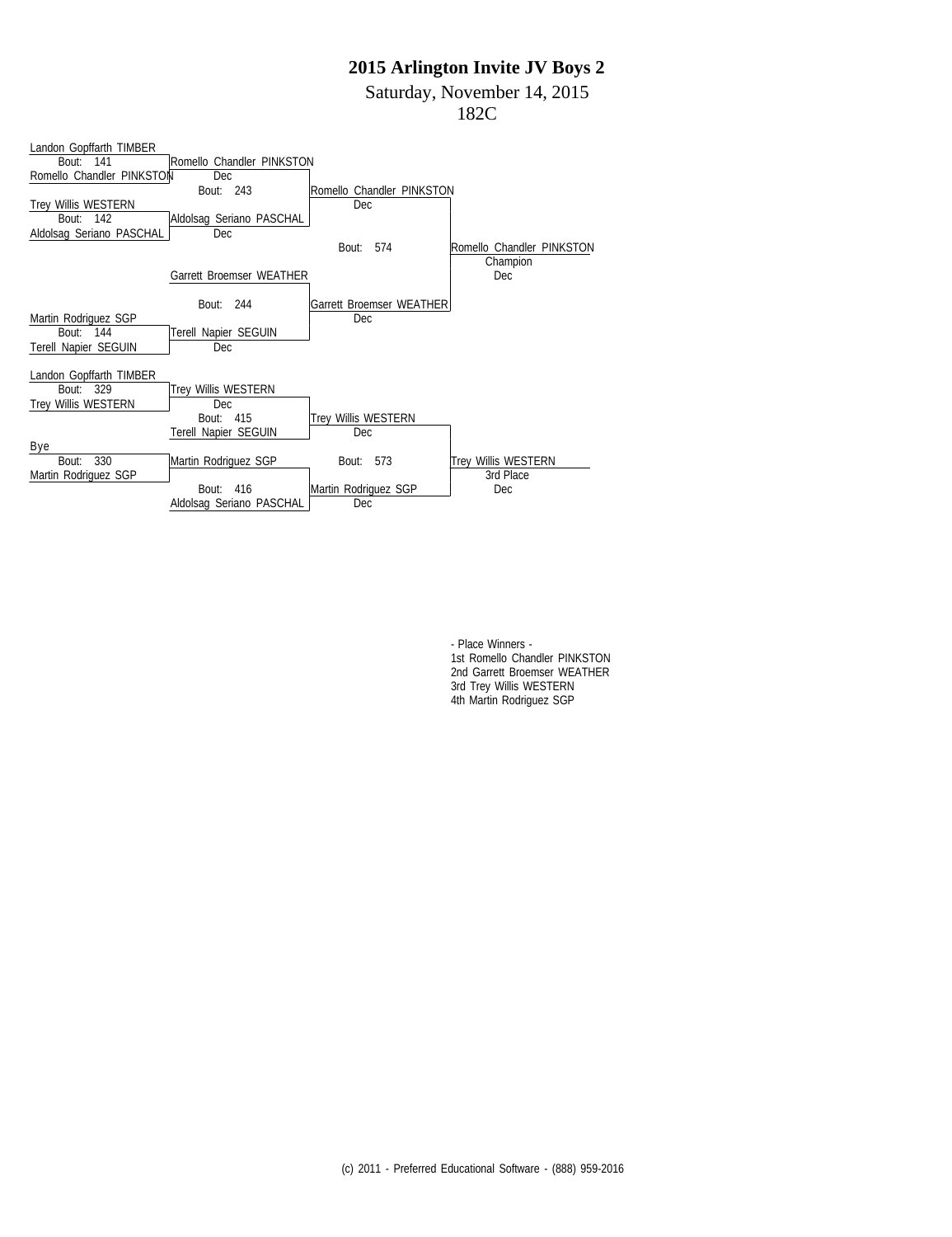Saturday, November 14, 2015

195A

| Tommy Conrique AZLE         |                             |                           |                           |
|-----------------------------|-----------------------------|---------------------------|---------------------------|
| Bout: 145                   | Jeremiah Hatifeld WEATHER   |                           |                           |
| Jeremiah Hatifeld WEATHER   | <b>Dec</b>                  |                           |                           |
|                             | Bout: 245                   | Jeremiah Hatifeld WEATHER |                           |
| Tarzis Matameros LEW        |                             | Dec                       |                           |
| Bout: 146                   | William Rhoades CHISHOLM    |                           |                           |
| William Rhoades CHISHOLM    | Dec                         |                           |                           |
|                             |                             | 578<br>Bout:              | Jeremiah Hatifeld WEATHER |
| Pete Lopez CHISHOLM         |                             |                           | Champion                  |
| 147<br>Bout:                | Pete Lopez CHISHOLM         |                           | <b>Dec</b>                |
| Joseph Felts ARLINGTN       | Dec                         |                           |                           |
|                             | Bout: 246                   | Pete Lopez CHISHOLM       |                           |
| Paul Garza PASCHAL          |                             | Dec                       |                           |
| 148<br>Bout:                | <b>Tristan Collins AZLE</b> |                           |                           |
| Tristan Collins AZLE        | Dec                         |                           |                           |
|                             |                             |                           |                           |
| Tommy Conrique AZLE         |                             |                           |                           |
| Bout: 331                   | Tarzis Matameros LEW        |                           |                           |
| <b>Tarzis Matameros LEW</b> | Dec                         |                           |                           |
|                             | Bout: 417                   | Tarzis Matameros LEW      |                           |
|                             | <b>Tristan Collins AZLE</b> | Dec                       |                           |
| Joseph Felts ARLINGTN       |                             |                           |                           |
| 332<br>Bout:                | Joseph Felts ARLINGTN       | 577<br>Bout:              | Tarzis Matameros LEW      |
| Paul Garza PASCHAL          | Dec                         |                           | 3rd Place                 |
|                             | Bout:<br>418                | Joseph Felts ARLINGTN     | Dec                       |
|                             | William Rhoades CHISHOLM    | Dec                       |                           |

- Place Winners - 1st Jeremiah Hatifeld WEATHER 2nd Pete Lopez CHISHOLM 3rd Tarzis Matameros LEW 4th Joseph Felts ARLINGTN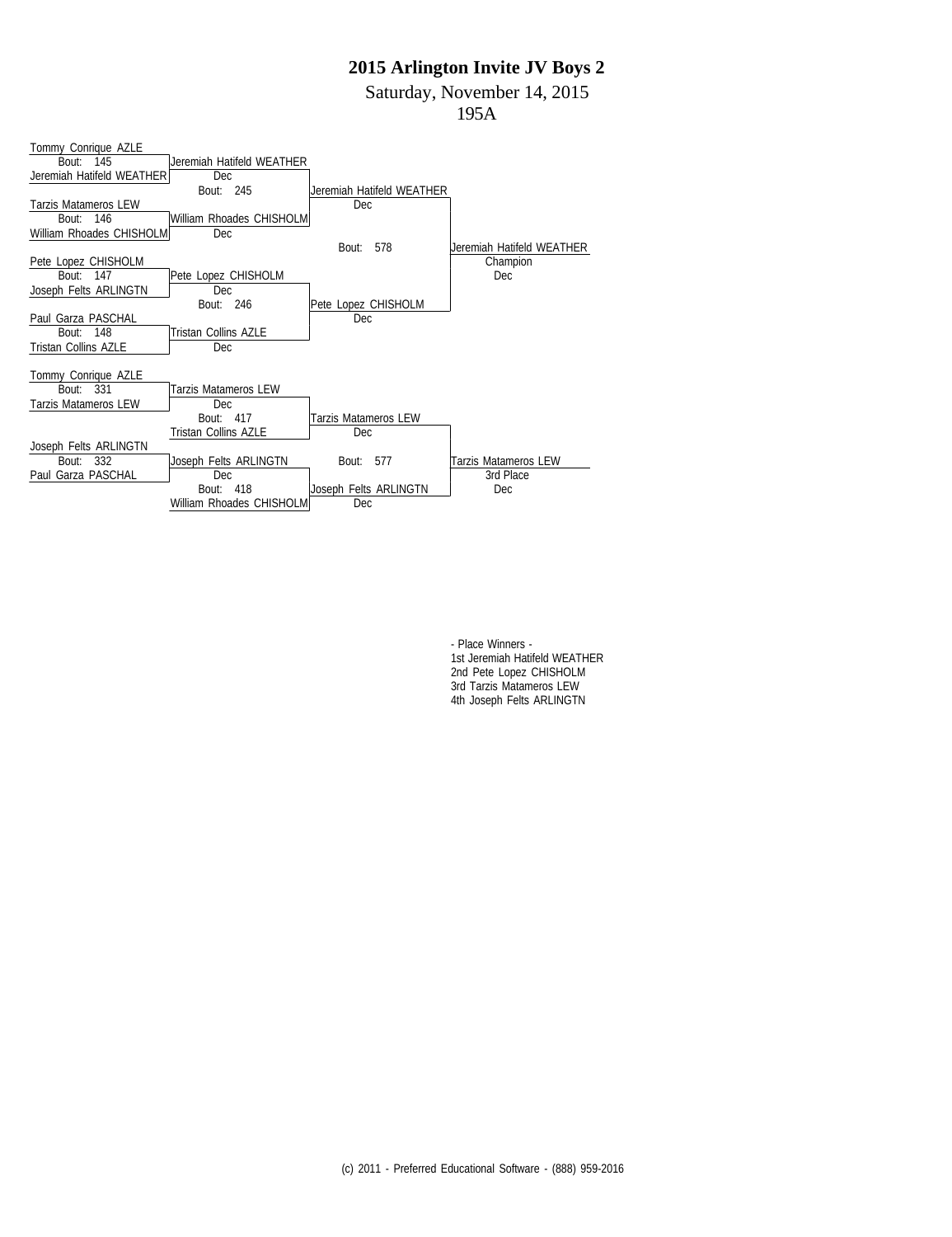Saturday, November 14, 2015

195B

| Edgar Enriquez PASCHAL |                         |                        |                      |
|------------------------|-------------------------|------------------------|----------------------|
| Bout: 149              | INick St. John CHISHOLM |                        |                      |
| Nick St. John CHISHOLM | Dec                     |                        |                      |
|                        | Bout: 247               | Nick St. John CHISHOLM |                      |
| Ronnie Lopez AZLE      |                         | Dec                    |                      |
| Bout: 150              | John Fisher MARTIN      |                        |                      |
| John Fisher MARTIN     | Dec                     |                        |                      |
|                        |                         | 582<br>Bout:           | Ryan Flores MIDLOTHN |
| Denver Petet TRINITY   |                         |                        | Champion             |
| 151<br>Bout:           | Ryan Flores MIDLOTHN    |                        | Dec.                 |
| Ryan Flores MIDLOTHN   | Dec                     |                        |                      |
|                        | Bout: 248               | Ryan Flores MIDLOTHN   |                      |
| Bryan Cervantes NEWMAN |                         | Dec                    |                      |
| Bout: 152              | Joshua Gross WESTERN    |                        |                      |
| Joshua Gross WESTERN   | Dec                     |                        |                      |
|                        |                         |                        |                      |
| Edgar Enriquez PASCHAL |                         |                        |                      |
| Bout: 333              | Ronnie Lopez AZLE       |                        |                      |
| Ronnie Lopez AZLE      | Dec                     |                        |                      |
|                        | Bout: 419               | Ronnie Lopez AZLE      |                      |
|                        | Joshua Gross WESTERN    | Dec                    |                      |
| Denver Petet TRINITY   |                         |                        |                      |
| 334<br>Bout:           | Denver Petet TRINITY    | 581<br>Bout:           | Uohn Fisher MARTIN   |
| Bryan Cervantes NEWMAN | Dec                     |                        | 3rd Place            |
|                        | Bout: 420               | John Fisher MARTIN     | Dec                  |
|                        | John Fisher MARTIN      | Dec                    |                      |

- Place Winners - 1st Ryan Flores MIDLOTHN 2nd Nick St. John CHISHOLM 3rd John Fisher MARTIN 4th Ronnie Lopez AZLE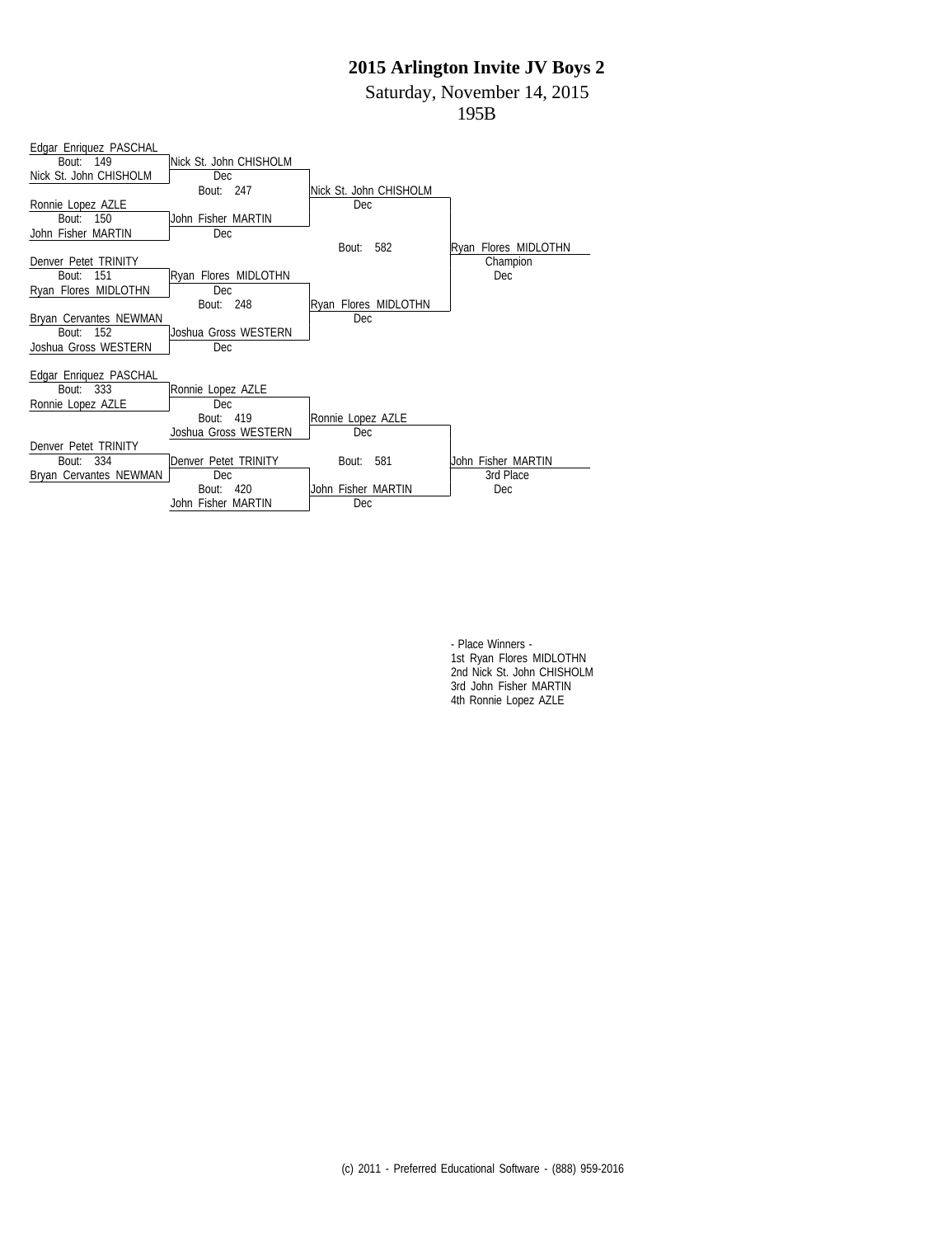Saturday, November 14, 2015

220A



- Place Winners - 1st Jacob Wolf EATON 2nd Donovan Nabach CENTRAL 3rd Gilberto Gaucin SHHS 4th Tucker Pell NELSON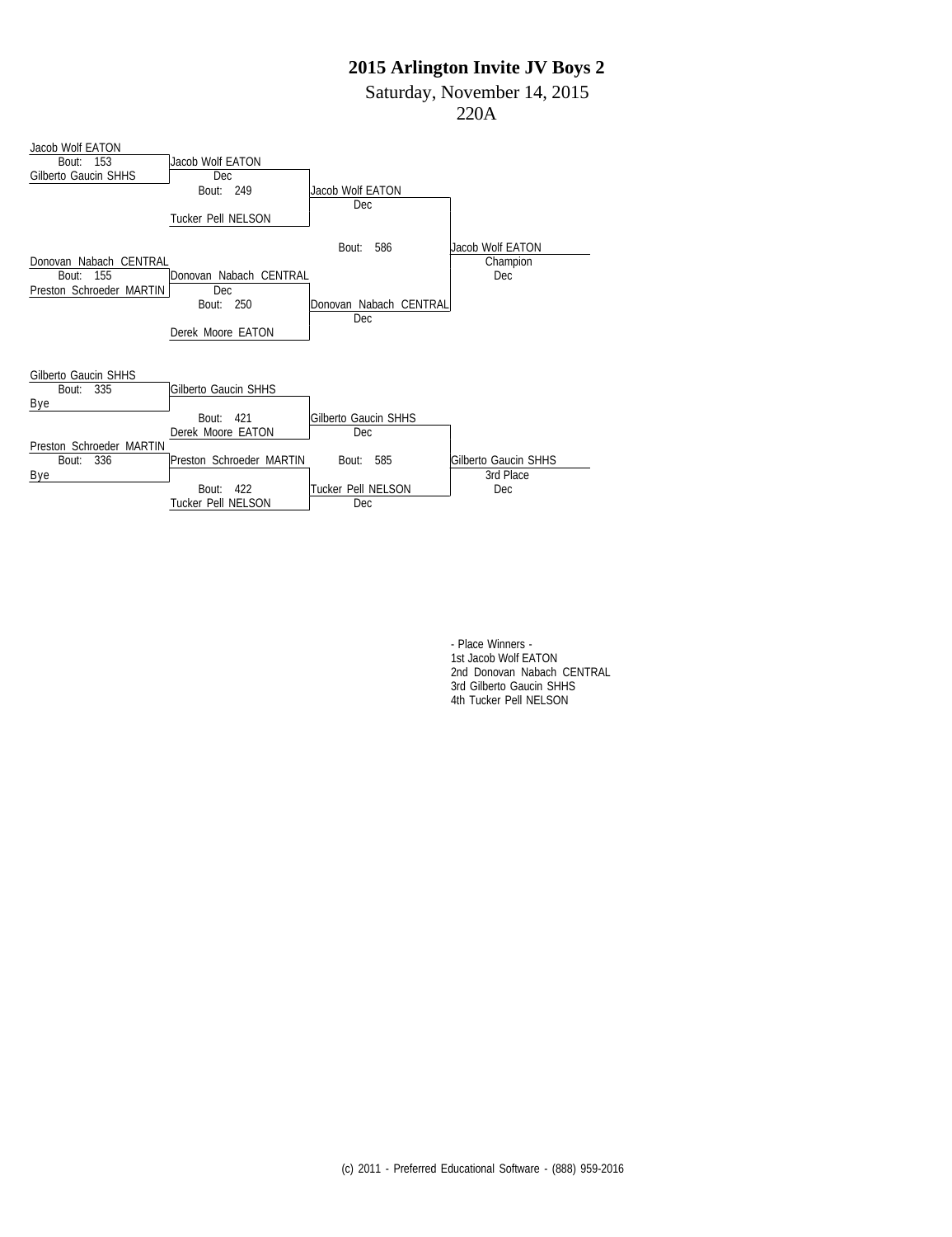Saturday, November 14, 2015

220B



- Place Winners - 1st Josh DeWeese TIMBER 2nd Enrique Lozane TRIMBLE 3rd Devon Pelton WEATHER 4th Taylor Sessums EATON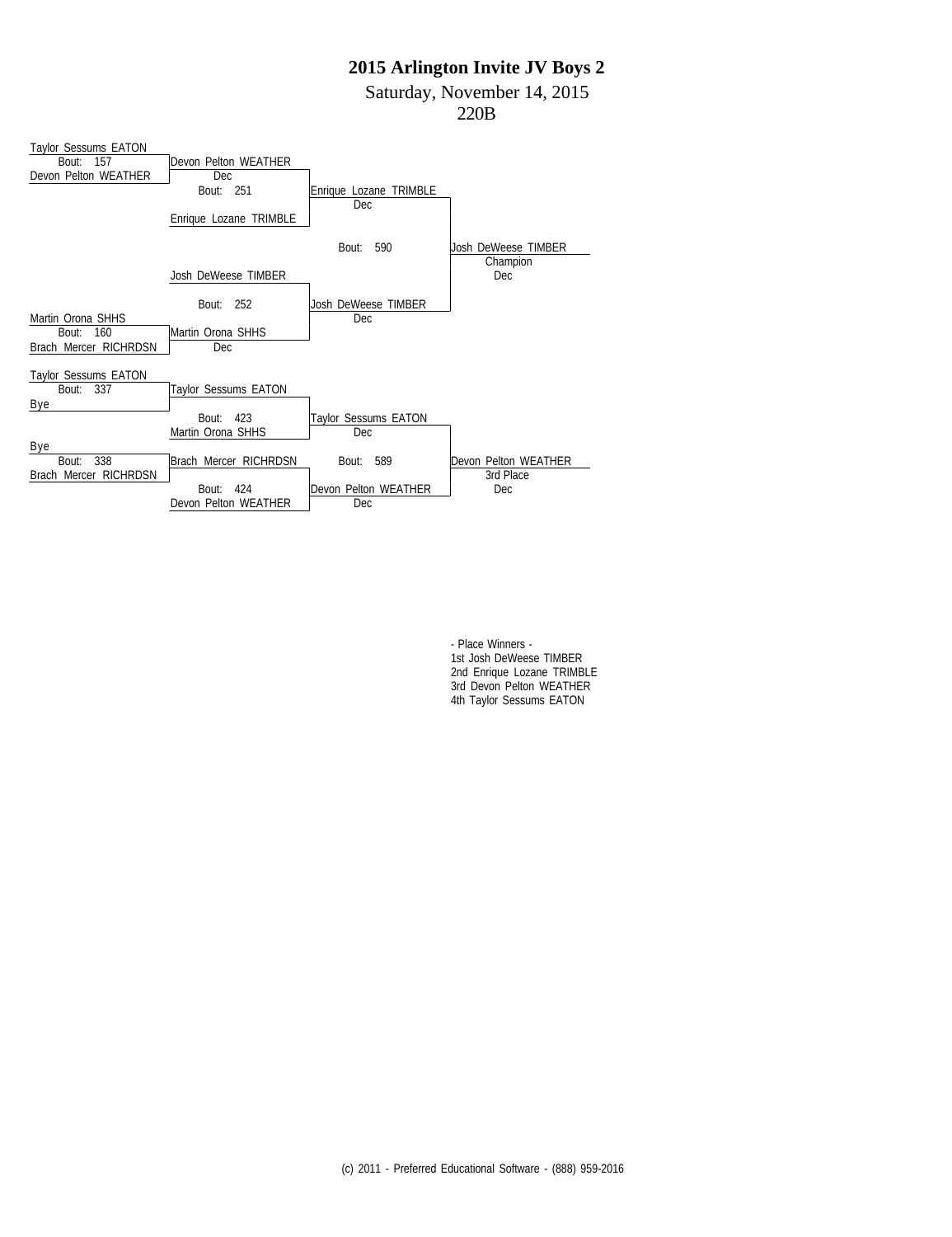Saturday, November 14, 2015

```
285A
```


- Place Winners - 1st Spencer Shoff CHISHOLM 2nd John Valdez TRINITY 3rd Guillermo Godoy ARLINGTN 4th Jonathan Salazar AZLE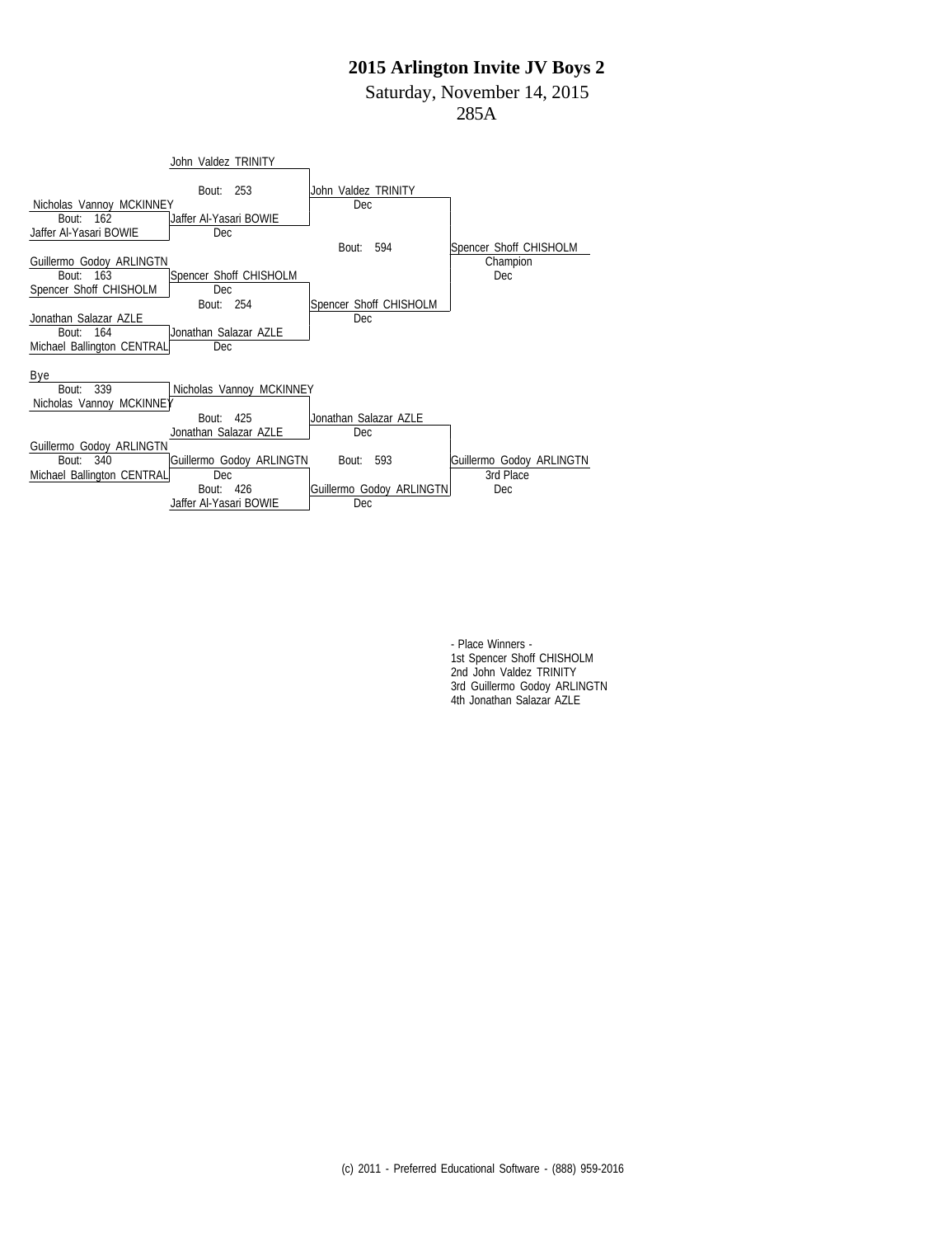Saturday, November 14, 2015

285B



- Place Winners - 1st Mark Hernandez JESUIT 2nd Micah Lancaster MCKINNEY 3rd TJ Nance LAMAR 4th Gilbert Vasquez ARLINGTN